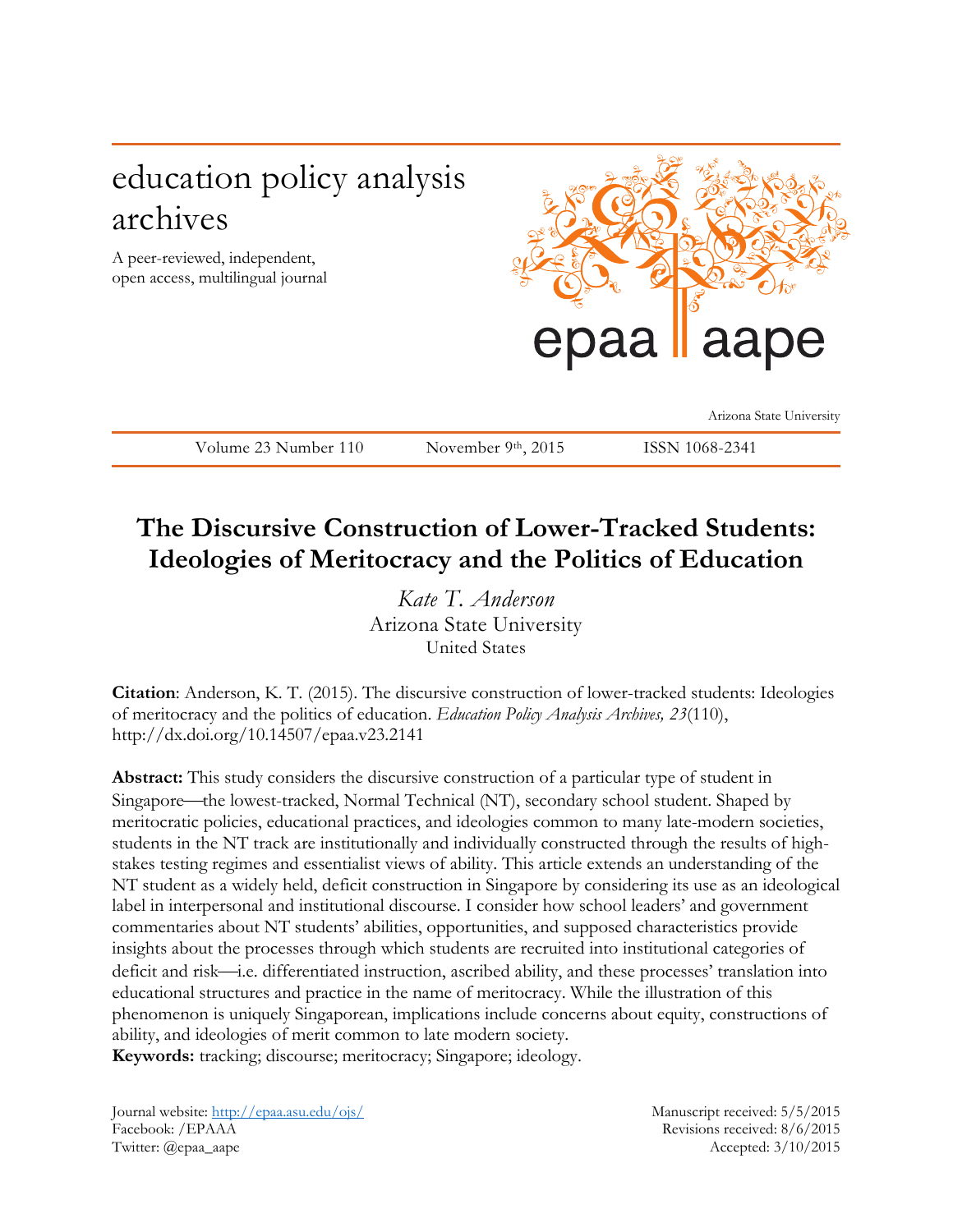#### **La construcción discursiva de los estudiantes de rendimiento bajo: Ideologías meritocraticas y políticas de educación.**

**Resumen:** Este estudio considera la construcción discursiva de un tipo particular de estudiantes en Singapur – estudiante de la escuela secundaria asignados a los grupos de bajo rendimiento en la escuela Normal Técnica (NT). Formado por políticas meritocráticas, prácticas educativas, e ideologías comunes a muchas sociedades modernas tardías, los estudiantes en NT son institucionalmente e individualmente configurados a través de resultados de regímenes de pruebas y perspectivas esencialistas sobre la capacidad de aprender. Este artículo amplía la comprensión del estudiante NT como una construcción de un déficit ampliamente celebrada en Singapur, considerando su uso como una etiqueta ideológica en el discurso interpersonal e institucional. Se analizas cómo directores de la escuela y comentarios gubernamentales sobre las supuestas capacidades, oportunidades y características de los estudiantes NT proporcionan una visión sobre los procesos mediante los cuales los estudiantes son reclutados en categorías institucionales de déficit y riesgo - instrucción diferenciada, la capacidad atribuida, y la traducción de estos procesos a estructuras y prácticas educativas en el nombre de la meritocracia. Mientras que el ejemplo de este fenómeno es único para el caso de Singapur, se discuten implicaciones en relación con construcciones sobre equidad, capacidad e ideologías de mérito comunes a las sociedades modernas tardias.

**Palabras clave:** grupos de bajo rendimiento; discurso; meritocracia; Singapur; ideología.

### **A construção discursiva de alunos com baixos resultados: ideologias meritocráticas e política da educação**.

Resumo: Este estudo considera a construção discursiva de um tipo particular de estudantes em Singapura⎯ estudante do ensino médio atribuído a grupos de mau desempenho na escola Técnica Normal (NT). Formado por políticas meritocráticos, práticas educacionais e ideologias comuns muitas sociedades modernas final, os alunos NT são institucionalmente e individualmente configurado através de resultados de teste regimes e perspectivas essencialistas sobre a capacidade de aprender. Este artigo amplia a compreensão do aluno NT como uma construção de um amplamente realizada em déficit Singapura, dada a sua utilização como um rótulo ideológico no discurso interpessoal e institucional. Você pode analisar como diretores de escolas e comentários do governo sobre os recursos supostamente, oportunidades e características dos alunos NT fornecer informações sobre os processos pelos quais os alunos são recrutados em défice categorias institucional e riscos diferenciados – instrução, a capacidade atribuída, e a tradução desses processos para as estruturas e práticas educativas em nome da meritocracia. Embora o exemplo deste fenômeno é exclusivo para o caso de Singapura, implicações sobre construções de imparcialidade, competência e mérito ideologias comuns sociedades modernas final são discutidas. **Palavras-chave**: grupos de baixo desempenho; fala; meritocracia, Singapura; ideologia.

## **Introduction**

Practices that provide systematic differentiation of education based on students' achievement or supposed abilities (known variably as tracking, streaming, and ability grouping) allocate students to different schools, curricula, or courses. In Singapore, tracking (known there as "streaming") begins in late Primary school and entails separate curricula (and sometimes schools) for the entirety of secondary school and also shapes the examinations students take that dictate tertiary educational pathways. This article examines the discursive construction of a particular type of person, the lowest-tracked students in Singapore's education system, as mediated by ideologies of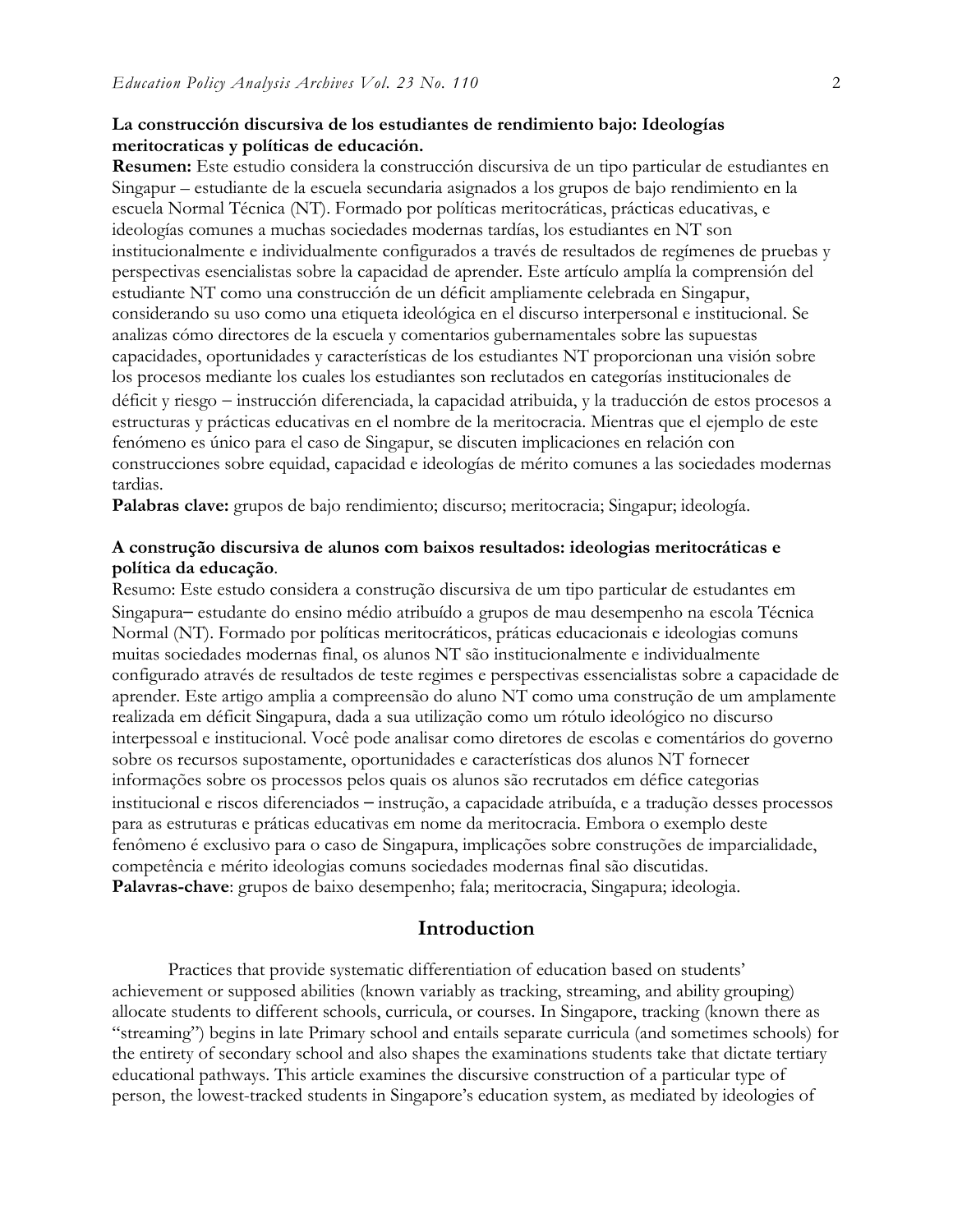meritocracy across scales of discourse: talk (micro-interactional), policy and curricula (mesoinstitutional), and circulating socio-historical categories (macro-social) (Lemke, 2000; van Dijk, 2003; Wortham, 2004). I illustrate below how processes of NT students' discursive construction across scales lead to a type of person who seems to exist, as much in the cultural imaginary as in lived experience. Students in the lowest-track in Singapore's education system are often imbued with certain immutable or naturalized characteristics that draw both from widely available (macro-social) categories of ability as well as how ability is measured and defined in local educational institutions (meso-institutionally). By considering how NT students' ascribed characteristics shape what is seen as their rights, responsibilities, and abilities on the micro-interactional scale, I aim to illustrate how the discursive scales across which NT students are constructed as a type operate in mutually constitutive ways, with local commentaries reinforcing more broadly circulating policy and media characterizations.

Singapore is a particularly fascinating context for exploring how educators' and government's discourse link tracking and student types, because, unlike most Western nations where tracking is in decline, it remains a robust feature of the local educational structure in Singapore (Kam & Gopinathan, 1999; Talib & Fitzgerald, 2015). Singapore is also dramatically different from other high-achieving Asian countries (e.g., Korea, Japan, Hong Kong), with its higher income inequality and lower social mobility (Corak, 2013; I. Ng, 2014), larger gaps in achievement between students from different socioeconomic backgrounds (akin to those of the UK and US) (L. Lim, 2013a), sustained low academic achievement of students from the indigenous Malay ethnic group (Rahim, 1998; Talib & Fitzgerald, 2015), and disproportionately high representation of students from Chinese (ethnic majority) in elite schools (Barr, 2006, Singapore Department of Statistics, 2011). Lionel Lim (2013a) further cites evidence of class-based disparities in Singapore, including disproportionate numbers of high-socioeconomic status (SES) and English-speaking students attending elite schools and being awarded prestigious national scholarships (Kang, 2005; Kwek, 2007; Ministry of Education, 2012a, 2014a; Singapore Department of Statistics, 2011). As a small city-state with a tightly controlled, government-run education system and media, Singapore therefore provides a fascinating and productive discursive space in which to explore the role of meritocratic ideologies on tracking and students' constructed and real opportunities.

The germ that began this paper stems from interpretations that coalesced over my four years participating in and researching learning contexts in Singapore as a foreign faculty member at a Singapore university. More specifically, the micro-interactional data I consider below is comprised of interviews conducted as part of a three-year research project I led in Singapore. This project engaged youth who were academically marginalized (i.e., lower-tracked, lower-socioeconomic status, dropped-out) in multimodal storytelling workshops in both in- and out-of-school contexts (e.g., Anderson, Stewart, & Aziz, in press). I therefore came into contact with many forms of discourse about NT students: written, spoken, implicated, and embodied. In analyzing how lower-tracked students are constructed in Singapore, I illustrate linkages to the ways that tracking and meritocracy are taken up by individuals and the broader educational politic as seemingly neutral ways of shaping expectations, opportunities, and measurement as well as ascription of ability.

This study contributes to ongoing discussions in this journal and elsewhere about how ideologies shape discourse through which education policies, systems, and practices affect students' opportunities and futures in complex, multi-layered ways (e.g., Bertrand, Perez, & Rogers, 2015; Dorn & Ydesen, 2014; Oakes, Wells, Jones, & Datnow, 1997; Spillane, 2012). It also offers theoretical and practical implications beyond the Singaporean context, in part, due to the neo-liberal and meritocratic ideologies driving education and political systems worldwide (Apple, 2006; Hursh, 2007; Koh, 2011) in which market-based discourses frame education in terms of maximizing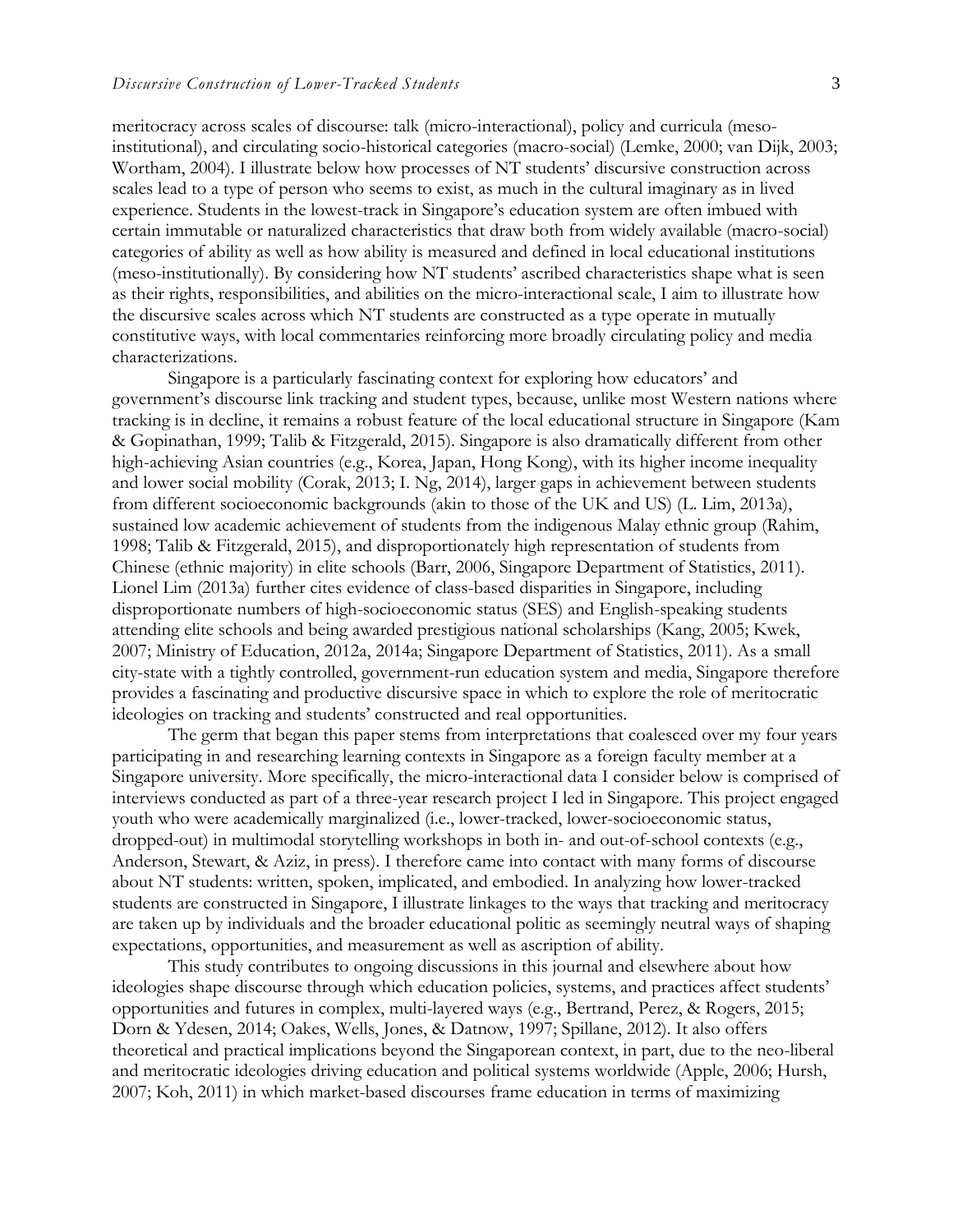resources toward greatest economic growth and competition. In the following sections, I outline the theoretical framework informing the analysis and provide background on Singapore's educational context before detailing methods and presenting findings.

## **Theoretical Framework**

Interest in the ways that language use and other forms of meaning making contribute to the discursive construction of persons as types, or kinds, has proliferated in interactional (socio)linguistics and linguistic and cultural anthropology for decades (e.g., Anderson, 2008; Eckert, 2000; Leander, 2002; McDermott, 1996; Mehan, 1996; Silverstein, 2003). The analysis below centers on the role of ideologies, seen as socially shared forms of knowledge (van Dijk, 2012) that are resources for micro-scale discourse between individuals as well as educational institutions and global imaginaries at the meso- and macro-scales, respectively. Such ideologies shape the ways that individuals, groups, and types are brought into being through talk and interaction, policy, and widely circulating narratives across the multiple scales of discourse that animate them. Table 1 presents a graphic depiction of the scalar analytic framework I apply in the analysis below.

| <b>Illustrating Discursive Scales</b> |                                          |                                    |                                             |
|---------------------------------------|------------------------------------------|------------------------------------|---------------------------------------------|
| Scales                                | Micro-interactional                      | Meso-institutional                 | Macro-social                                |
| Discursive<br>Manifestation           | Talk                                     | Policy, curricula                  | Circulating socio-<br>historical categories |
| Discursive Force                      | What is said/done                        | Operationalizing<br>constructs     | Framing how things<br>"are"                 |
| Locus                                 | Individuals                              | Institutions                       | Global imaginaries                          |
| Timescale                             | Moment-to-moment                         | Days, months, years                | Generations                                 |
| Example                               | Characterization of<br>individual traits | Tracking system                    | Low-ability (as a<br>category)              |
| Form of Evidence                      | Interviews                               | Policy briefs,<br>government media | Widely-available<br>categories              |

Table 1

 $\overline{a}$ 

Wortham's (2004) framework for analyzing processes of social identification across discursive scales was informed in part by Lemke's (2000) timescales, both of which I employ here. Their frameworks examine how processes like learning or identification rely on discursive resources for their construction, which span the macro-social scale (socio-historical) across decades (e.g., the idea of lower-tracked students); the meso-scale across days, months or years (e.g., curricula); and the micro-scale from moment-to moment (e.g., discussions). A scalar framework supports my analytic illustration of how circulating socio-historical concepts of ability and supposed evidence thereof are locatable in meso-scale constructs (e.g., test scores and tracking systems) and are taken up in Singapore as resources at the micro-level as justifications for beliefs and characterizations of NT students as a type in discussions. 1

 $1$  Talib and Fitzgerald (2015) also used a scalar approach in their critical discourse analysis of policy texts to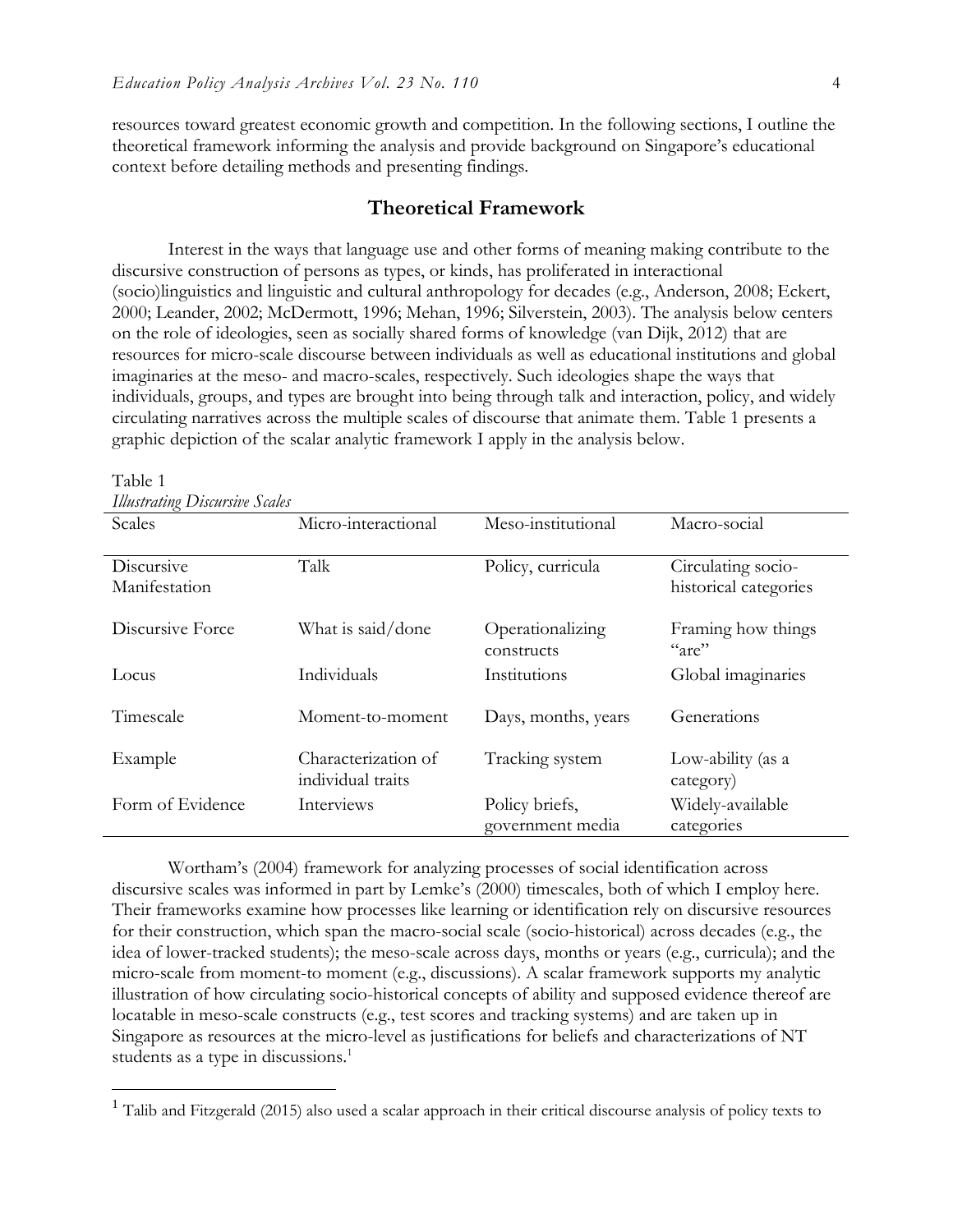$\overline{a}$ 

My analysis is also informed by van Dijk's (2012) ideological approach to discourse in which ideologies are seen as shared representations, rather than structural elements located solely at the systemic, institutional level. Accordingly, local interactions between individuals (micro-scale) provide evidence of labels and categorizations as shared representations recognizable within social groups (e.g., what a NT student is and does). These recognizable representations gain coherence from more broadly available macro-social constructions (e.g., low-ability). Shared representations and widely available categories are then reinscribed and gain legitimacy and fixedness at the meso-scale via policy and curricula, which provide a set of further entrenched representations for categorizing and justifying such categorizations of individuals at the micro-scale. These discursive processes support and are shaped by widely available and naturalized socio-historical assumptions about "how things are," including individuals' supposed abilities, the role of systems in identifying and serving individuals, and the mechanisms by which persons come to be seen as types.

Lastly, I take up McDermott and colleagues' cultural analysis (McDermott, 1996, 2004; McDermott, Goldman, & Varenne, 2006; McDermott & Varenne, 2006). According to this framework, units of analysis are seen as larger than individuals and are situated politically, economically, and historically as processes in which available positions for individuals are culturally created, often within a problematic, reductionist view of minds, abilities, and categorical ascriptions. I therefore frame discursive constructions here as complex and situated processes with collective and multi-scalar units of unfolding, rather than purely individual or free-floating constructions.

Within this framework, my primary analytic focus is on discourse, which I define as meaning making in its broadest sense, including talk, texts, practices, and belief systems. This view of discourse stems from a language-in-use approach within pragmatics and semiotics (e.g., Blommaert, 2005; Hymes, 1996) as well as Wortham's (2004) aforementioned discourse analysis of social identification across scales. I therefore consider discourse as a form of social practice and meaning making that is necessarily value-laden and socio-historically situated. I use ideology to refer to the often taken-for-granted belief systems about how things are, what/who counts or is valued, and justifications (implicit and explicit) for those beliefs. Following van Dijk (2006), I see ideologies as ideas or assumptions that are socially shared but are distinct from the actual systems or institutions on which they are based. Accordingly, I look to multiple forms of discourse for evidence of ideologies shaping available resources, categorizations, and constructions across scales.

A view of discourse across multiple scales (e.g., Anderson, 2009; Blommaert, 2007; Canagarajah & de Costa, in press; Lemke, 2000; van Dijk, 2003; Wortham, 2004) centrally informs the analytic approach to discourse I take here, whereby I situate what individuals say about NT students within a broader backdrop of what is seen to count for NT students and their education more broadly. I specifically locate micro-scale discourse in interviews with school leaders at the research project's partner school, meso-scale discourse in educational policy texts and government media coverage on the NT track, and macro-scale discourse in globally available notions of ability and meritocracy (see Table 1). I illustrate in the analysis below how discursive constructions of NT students operate across these scales via shared ideological representations (i.e., meritocracy and ability) that link discussions, policies, and widely circulating and taken-for-granted constructs that serve as resources for categorizing and justifying NT students' supposed rights, roles, and abilities.

examine metaphors of diversity and structural inequality in Singapore's education system. Their framework aims to "reveal the structural aspects" of educational inequality in policy (p. 449), in part, by framing the meso-scale as an intermediary between what they frame as more concrete micro (individual)- and macro (neoliberal economic discourse) scales. The present study takes a less structuralist approach; while I also view discourse as ideologically motivated and multi-scalar, I posit the meso-scale as a concrete realization of discourses (however ideologically mediated) locatable in policy and curricula.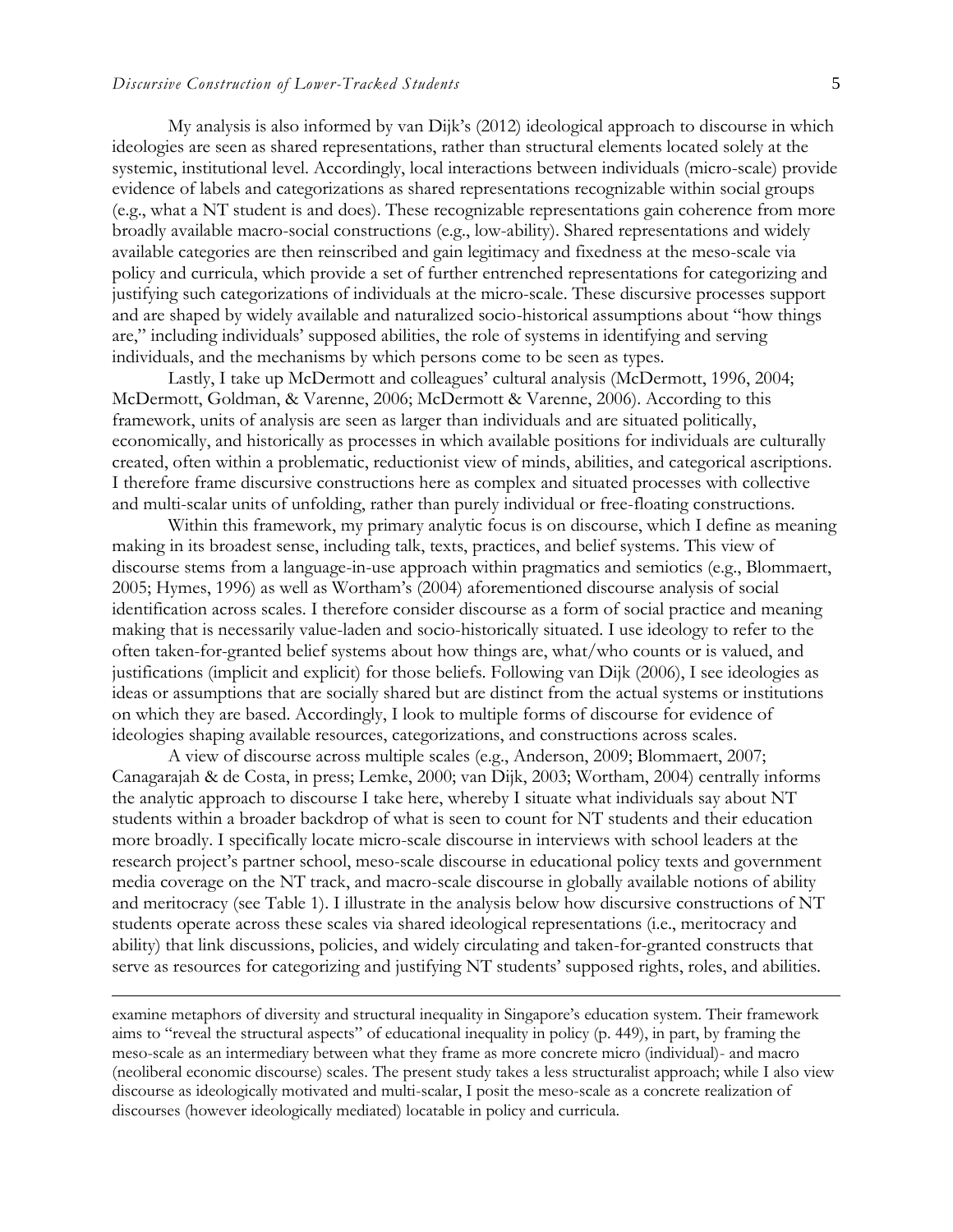#### **Singapore's Educational Context**

Singapore is a post-colonial, democratic city-state in Southeast Asia. Its population of roughly 5.5 million is comprised of about 70% citizens and permanent residents (Singapore Department of Statistics, 2014), with the other 30% comprising foreign residents working there temporarily (whose children rarely attend schools that fall under the Singapore education system).<sup>2</sup> Three major ethnic categories describe Singapore's citizenry: Chinese (74.3%), Malay (13.3%), and Indian (9.1 %), with the other 3.3% falling into the category of "Other" (Singapore Department of Statistics, 2014). Unlike many of its neighbors, Singapore is multicultural, multilingual, and economically strong, and became so within a few decades of its independence from British rule (1824-1963) and its expulsion from the then-newly-formed federation of Malaysia in 1965. Singapore's stable economy, high per-capita income, safety. cleanliness, and a renowned educational system with high ranks on international academic measures (e.g., the Program for International Student Assessment [PISA] and the Trends in International Math and Science Study [TIMMS]) help to secure its attractiveness as a trading partner and location for multi-national corporations. Singapore's high performance on these international educational assessments not only promotes ideals of meritocracy but, in so doing, also perpetuates social disparity and lack of educational equity in ways that align with technocratic discourses of the global knowledge economy and fear of not keeping pace globally (Koh, 2011; L. Lim, 2013b; K. Tan, 2008), which I return to below.

While English is the language of commerce and instruction in Singapore and is one of four official languages (along with Mandarin, Malay, and Tamil), less than 35% of Singaporean citizens speak English at home (Stroud & Wee, 2012). Non-English home language among citizens also largely correlates with ethnicity (Malay and to a lesser extent Chinese) as well as lower socioeconomic status (Stroud & Wee, 2012). Students' home language further shapes their performance on the Primary School Leaving Exam (PSLE) taken in Primary 6 (6<sup>th</sup> grade) (Albright, 2006). The PSLE is a national, high-stakes, norm-referenced exam that allocates students to one of three main secondary school tracks ("streams") of which NT is the lowest (the others being Normal Academic (NA) and Express, in order of increasing prestige). In part, tracking is meant to accommodate differentiated learning. In the most crass sense, however, tracking is about the management of resources–of which Singapore's most precious is its people (Koh, 2011).

#### **Singapore's Secondary School Structure**

 $\overline{a}$ 

Singapore's education system falls under the government's Ministry of Education (MOE), which controls both policy and curricula. Students are expected to complete a minimum of 10 years of compulsory education (Primary 1 through Secondary 4, ages six to 16), which is provided at no cost (aside from school fees, which are subsidized for lower-income families). MOE-run schools comprise three main types—neighborhood/mainstream, autonomous, and independent (in order of increasing prestige, based on examination scores as well as degrees of curricular and financial autonomy from the central government).<sup>3</sup>

<sup>&</sup>lt;sup>2</sup> Foreign workers tend to fall into a bimodal distribution of (a) elite workers who send their children to expensive international schools entirely outside of the Singapore government education system and (b) lowwage workers who travel to Singapore on their own (often sending money back home to support their family). The following descriptions pertain mainly to Singaporean citizens' and permanent residents' education, which comprise the vast majority of students at government schools. Singapore only admits international students on a selective, merit-based basis to government schools (MOE, 2015).

<sup>&</sup>lt;sup>3</sup> The handful of independent secondary schools are the most elite secondary institutions in Singapore that still fall under some degree of MOE jurisdiction. They charge relatively high tuition and have a great deal of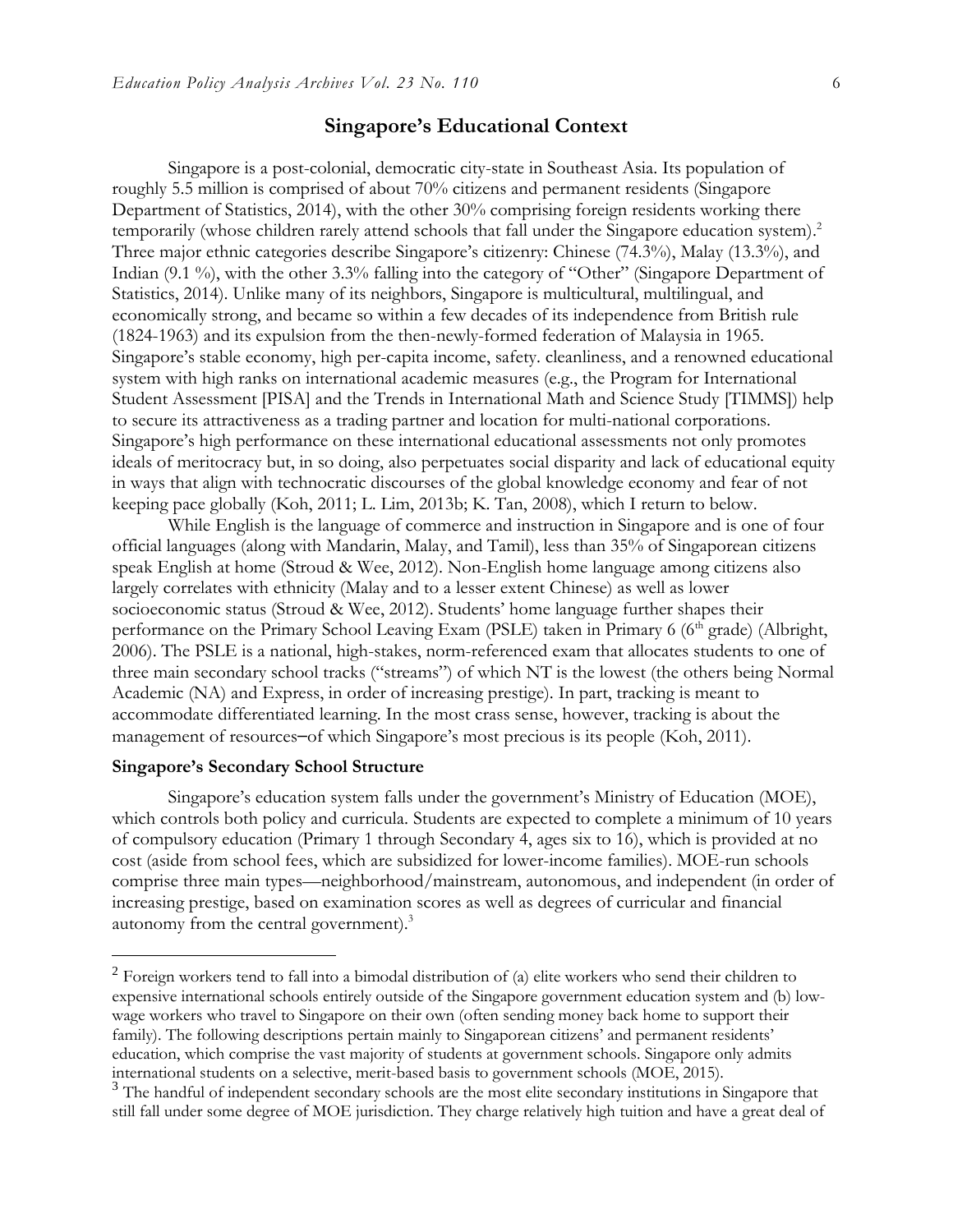Singapore adheres to Britain's older Cambridge system replete with capstone high-stakes examinations (written in Cambridge, U. K. specifically for Singapore) taken at the end of secondary school (N- or O-level) and junior college (A-level), the scores of which determine future educational opportunities. At the end of secondary school, most students take the O-Level examination, which is required for merit-based, selective, entry to post-secondary institutions (Junior College and Polytechnic). Junior colleges offer a two-year, pre-university program (equivalent to 11<sup>th</sup> and 12th grade) that leads to the A-level exams, which grant merit-based admission to university. <sup>4</sup> The five Polytechnics offer 3-year, industry-oriented diploma courses (after which top-performing students can gain entry to four-year universities). The Institute of Technical Education (ITE) offers preemployment, technical and vocational courses, but generally does not provide direct avenues to university; the N-level exam taken by NA and NT students at the end of secondary 4 grants entry to ITE (with more technical programs like engineering requiring higher N-level exam scores).

Students are tracked throughout secondary school, beginning with their initial placement in one of three tracks based on the aforementioned PSLE. Some movement between tracks (in either direction) is possible based on exams, grades, and in some cases behavior, but movement upward is uncommon. Students take all classes within their tracked cohort (of 25-40 students); each cohort is ranked such that the lowest performing students are all grouped together for all coursework (a given school may have two to four NT cohorts per grade, for example). The three separate tracks dictate the curriculum students are offered as well as which Cambridge exams they sit for and, as a result, which post-secondary opportunities they have. Most neighborhood schools offer all three tracks, and teachers often teach across tracks (with each track being led administratively by a head of department within a school).

The Express track offers college preparatory courses, at the end of which students take the O-level exams, which grant direct entry to Junior College or Polytechnic. The highest-performing Express students are also eligible to enroll in an International Baccalaureate diploma (offered at seven of the most elite secondary schools), which grants direct access to four-year University following secondary school. About 60% of each Primary 6 cohort place into the Express track (MOE, 2014a). Students in the "Normal Academic" (NA) track take a range of courses similar to their Express counterparts but sit for the N-level exams after Secondary 4. In 2014, 75% of NA students passed with high enough scores on the N-level to qualify for an extra year of secondary school (Secondary 5) after which they can take the O-levels (MOE, 2014b). In addition, "through train pathways" offer direct entry to Polytechnics for top NA students (MOE, 2010). NT students comprise the lowest-achieving 15% of each incoming Secondary 1 cohort (based on PSLE scores, MOE, 2014a), and as this track is the current article's focus, I now describe its history in more detail.

#### **History of Tracking and NT in Singapore**

 $\overline{a}$ 

Ability-based streaming began in Singapore in 1979 in primary and secondary school (Gopinathan, 1996), and the NT stream was created in 1994 for the purpose of preparing the lowest-achieving students (15%) for vocational-technical, post-secondary courses at the ITE (MOE,

freedom over curricula and other programs. Autonomous schools (*N*=28) are fully MOE-run but offer some enhanced programs (and charge marginally higher tuition than neighborhood schools). Neighborhood schools are general government-run schools that comprise the vast majority (*N*=120) in Singapore. <sup>4</sup> According to the most recent statistical report (MOE, 2014), 25% of the current outgoing secondary cohort (based on total number of students who entered Primary 1 12 years' prior) enrolled in Singaporean universities last year. With the recent launch of two additional universities, the number has been projected to rise to 40% in the near future (Davie, 2012). For the relevant Primary cohort (entering Primary 1 10 years' prior), 44% went on to Polytechnic, 28% to Junior College, and 21% to ITE (MOE, 2014).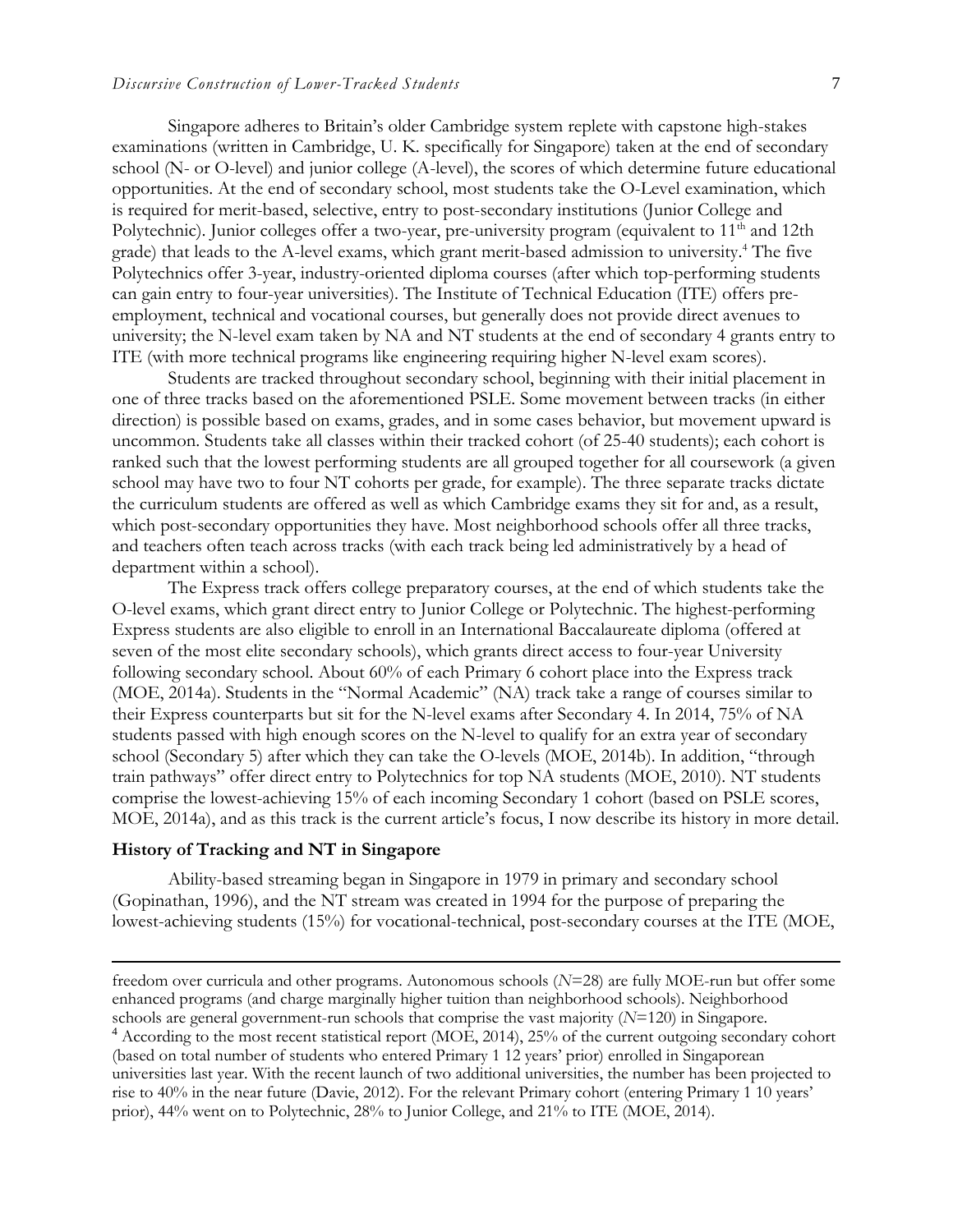2014a) (e.g., computer applications) as well as core academic areas taught in a remedial fashion (e.g., English, Mathematics) and elective modules (e.g., hospitality, arts). NT students represent a heterogeneous mix, some of whom have special needs, some of whom simply do not perform well in key tested subject areas (e.g., mathematics, English). <sup>5</sup> Many come from non-English speaking homes, and some have supposed "attitude" or behavioral challenges. Students in the NT track are disproportionately Male, Malay, and from lower SES homes (Albright, 2006; Kassim, 2006; MOE 2012a; Rahim, 1998; Talib & Fitzgerald, 2015).

Each secondary school has a minimum required PSLE score for entrance, such that higherranked schools need not offer the NT track.<sup>6</sup> As mentioned above, NT students take the N-level exams, from which they cannot directly enter Polytechnic or Junior College, thus leaving few chances to attend university in the future. A 2004 Ministry of Education review of the NT curriculum aimed to decrease dropout rates and increase engagement and opportunities for topperforming NT students to move up to NA. This curricular review led to recommendations for more linkages to life applications, student-centered approaches, and collaborative, hands-on activities (MOE, 2004). Despite these reform efforts, however, moving out of the NT track is unusual. Between 2002 and 2012, an average of 380 students nation-wide (6%) of each outgoing Secondary 1 national cohort moved up from NT to the NA track. The number dropped significantly to an average of five students nationwide (far less than 1%) who moved up from NT to NA between Secondary 3 and Secondary 4 for the same time span (MOE, 2012b).

With the exception of the vocational ITE, there are very few tertiary academic options for NT students. Although students can go on to Polytechnic following ITE (and could go on to university from there if their performance is exceptional), an average of only 15% of each NT nationwide cohort (about 960 students) go on to polytechnics or other tertiary education after ITE (MOE, 2012b). These statistics describe the constrained future opportunities associated with being in the NT track. Tracking and the resultant construction of student types by these track names, is arguably to allocate appropriate resources in school, and rhetorically, to ensure that the all students live up to their fullest meritocratic potential (L. Lim, 2013b).

#### **Singapore's Meritocratic Foundations**

 $\overline{a}$ 

Singapore's government has been described as an "elite group of technocrats" (Koh, 2011, p. 272) as well as "a privileged class consisting of a small group of highly educated elites play[ing] a central role in governing, shaping policies, and determining societal priorities and values" (L-C. Ho, Avilar-Martin, & Leviste, 2014, p. 5). As Kenneth Tan (2008) pointed out, meritocracy has served as a longstanding ideological foundation for the Singaporean government (and thus the education system's) technocratic focus on talent, fierce competition, and bringing out the best in everyone. Meritocracy is inscribed as one of the five national Shared Values (Government of Singapore, 1991)–"Community support and respect for the individual," which "encourages the community to support and have compassion for the disadvantaged individual who may have been left behind by the free market system" (T. Lim, nd). As such, Singapore's education system purports to advance the values of equality via opportunity and meritocracy, reserving benevolence for those who are "left behind". As L-C. Ho et al. (2014) pointed out, Singapore's Ministry of Education enforces the national Shared Values, and the meritocracy embedded therein, through curriculum and textbooks,

<sup>5</sup> Most children with special needs in Singapore attend segregated schools; only those with sensory "impairments" and mild autism attend mainstream secondary schools (MOE, n.d. a).

<sup>6</sup> Secondary schools were ranked yearly by MOE until 2012 according to entering cohorts' PSLE scores and outgoing cohorts' O-level examination scores. Rankings by school's cutoff PSLE scores (for entry into the Express track) are still available, however (see W. C. Tan, 2015 for the 2015 ranking).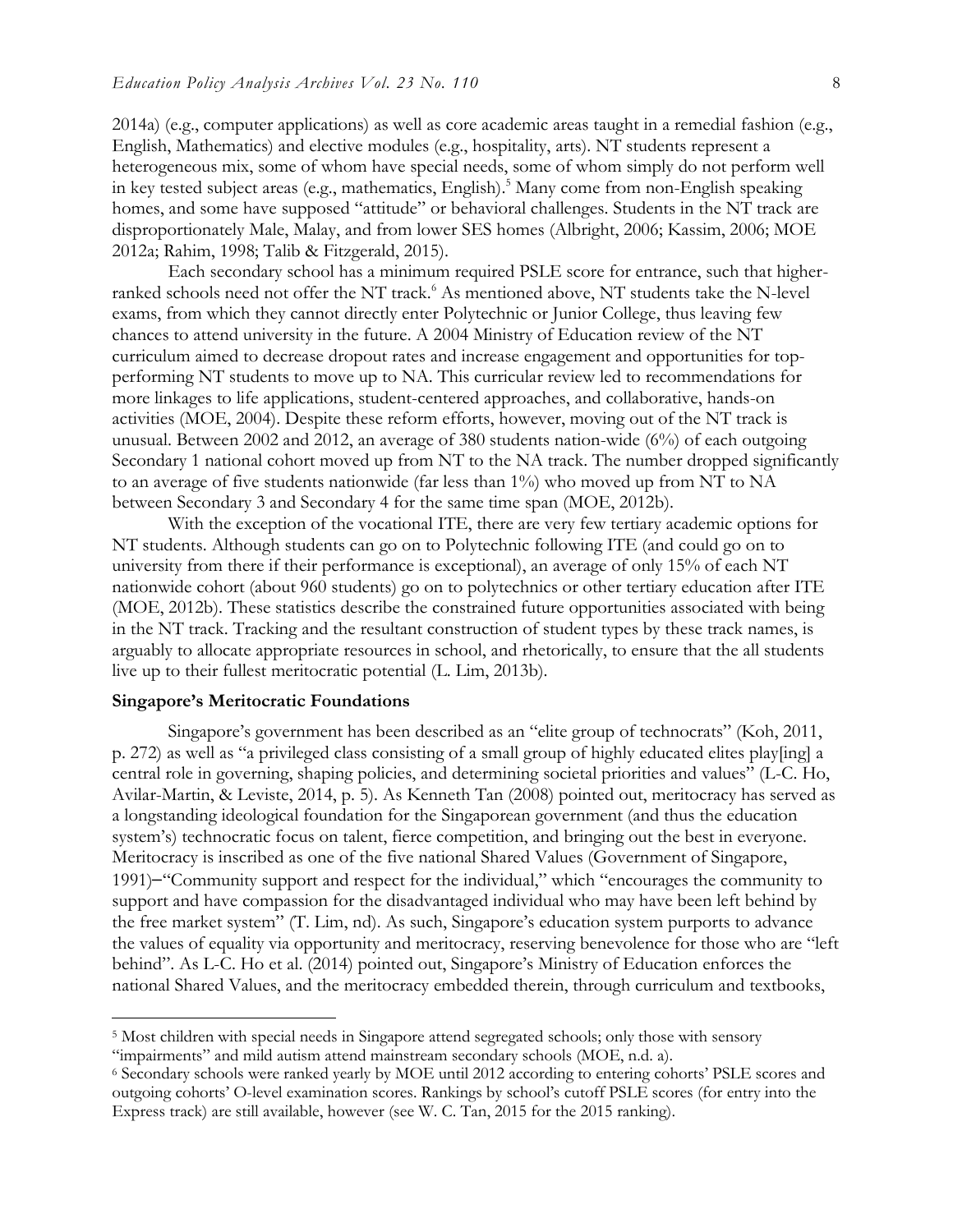which I argue completes a discursive cycle in which meritocratic ideologies serve as the ends and means for the privileged role of measurement and supposed ability as well as the tracking system they fuel.

Recent studies suggest that Singapore's tracking system and educational policies continue to have deleterious effects on equal opportunity. For instance, Lionel Lim (2013a, p. 4) described how explicit policies of supposed non-discrimination informed by Singapore's meritocratic ideology "obscure[s] the fact that students in Singapore stem from different socio-economic backgrounds and go to school differently prepared." Similarly, C-Y. Tan and Dimmock (2015, p. 3) discussed how centrally mandated educational policies in Singapore and their enactment by school leaders "operationalize prevailing notions of meritocracy" and exacerbate educational inequality. Irene Ng (2014, p. 367) also discussed the "segregating effects" of Singapore's tracking system and wide income disparity on opportunity and social mobility, claiming "there appears to be less equity in learning opportunities and outcomes in Singapore than the international average" (p. 371). Her findings demonstrated a high positive correlation between SES and reading performance on PISA when comparing Singapore to 12 other countries. Ng suggested that school-based tracking can lead to social segregation within and across schools that shape unequal opportunity.

Singapore's use of meritocracy to legitimize the maintenance of a ruling elite is also well documented (e.g., L. Lim, 2013a; K. Tan, 2008). Wong (2013, p. 189) described meritocracy in Singapore's political system as a mechanism for cultivating "promising students" for future government leadership. In this system, high-stakes examinations provide "an efficient means of assessing talent and effort" with top scoring students held to be "more disciplined, more driven to excel, and more deserving of reward" (Wong, 2013, p. 190, citing Chua, 2006). Koh (2011) highlighted how education and economy are linked in Singapore's discourses of anxiety and fear of economic unraveling if education falls short in preparing a globally competitive workforce. Similar to other nations seeking to contribute to the new global knowledge economy, a push towards addressing globalization as a problem space has been partially addressed in Singapore through various educational reform movements (e.g., Thinking Schools, Learning Nation, MOE, 1997), which Koh (2011, p. 273) characterized as "a technocratic reading of the global economy, and of globalization." Lionel Lim (2013a) also characterized recent educational reform as a further entrenchment of resources spent on elites, despite a strong and pervasive rhetoric of equal opportunity.<sup>7</sup>

## **Methods**

#### **Context of the Study**

 $\overline{a}$ 

This study stems from a three-year, multi-sited, ethnographic research project I led while a faculty member at a Singapore university, which aimed to engage academically marginalized youth (e.g., lower-tracked, low-SES, from non-English speaking homes) across in- and out-of-school settings to foster opportunities to develop literacy practices that differed from the usual, restricted, ones common to the NT track (Albright, 2006; Ismail & A-L. Tan, 2005). As a foreign faculty member from the U.S., I worked closely with another foreign (Australian) faculty member and four

<sup>7</sup> These reforms include the Integrated Programme (whereby top achieving secondary students can bypass the O-level exams), the International Baccalaureate diploma (by which the most academically elite students can gain direct entry into university following Secondary school), and the Augmented Independent School Scheme (whereby top performing schools enjoy greater curricular autonomy including preferential admissions to feeder schools) (Lim, 2013a).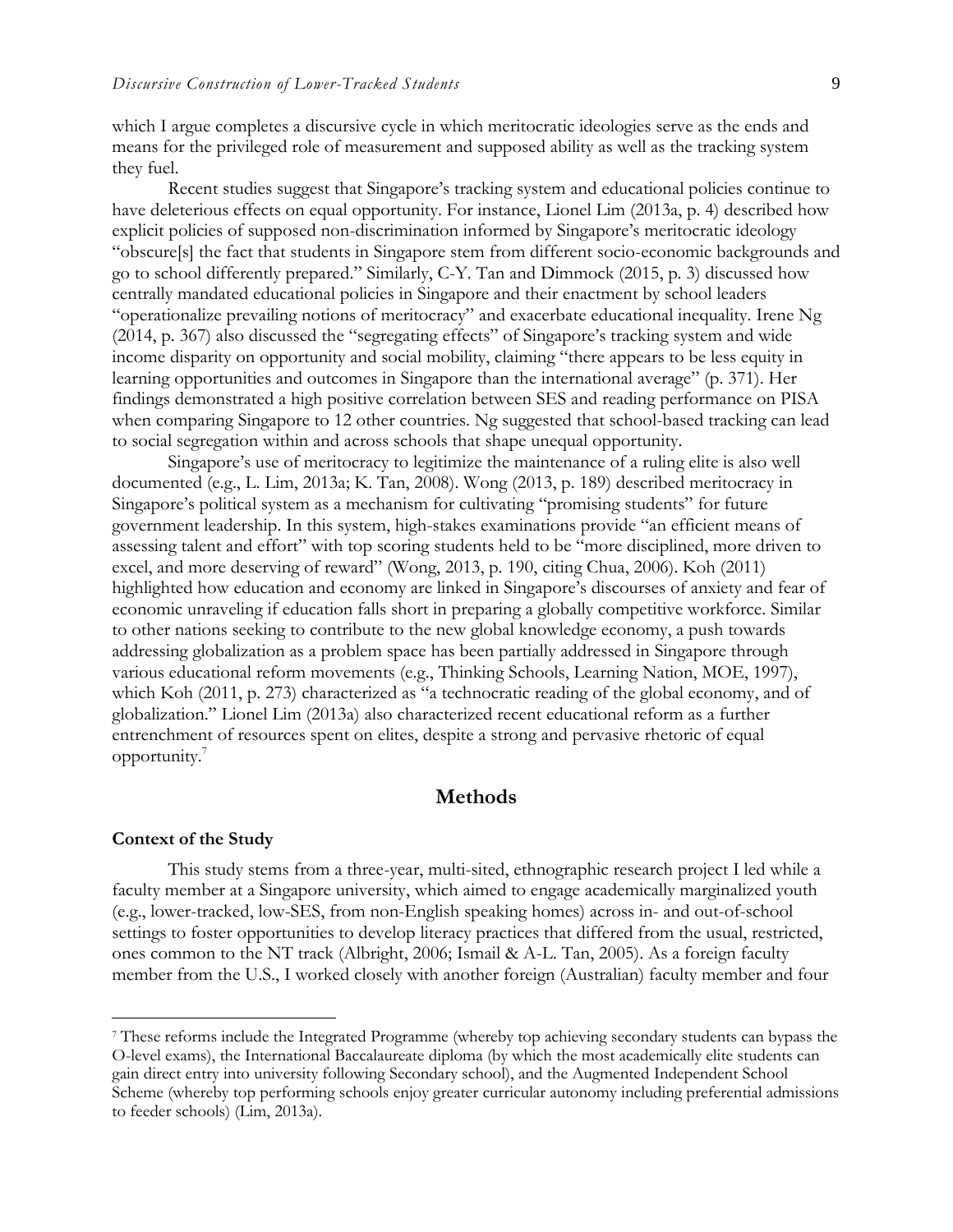full-time research assistants (all Singaporean in the project's first year, with a foreign RA joining in the project's second year). In the first year of the project, we designed and facilitated out-of-school workshops for students in late-primary and early-secondary school at three community centers, two of which continued for the duration of the project (see Anderson et al., in press).

In the second and third years of the project we designed in-school workshops that served as curricular units lasting between three to five weeks each. For these we partnered with the same neighborhood (i.e., mainstream, non-elite) secondary school, Highland Secondary (all names are pseudonyms).<sup>8</sup> We worked with several cohorts of Secondary 2 and 3 ( $8<sup>th</sup>$  and  $9<sup>th</sup>$  grades) NT students from 2009-2011 in their English language arts classes. We chose Highland due to a relationship with one teacher, Mr. H, who a research team member knew had a keen interest in alternative, arts-based approaches to teaching NT students. In addition, Highland's principal was supportive of opportunities for NT students to engage in project-based learning. Mr. H thus became our main partnering teacher for this project, and we designed a series of workshops in consultation with him over the project's second two years (see Anderson, 2015).

#### **Data Sources**

 $\overline{a}$ 

The four interviews I use as a form of micro-scale evidence took place with five school leaders and teachers of NT students at Highland. These include (a) a group interview with the principal, NT track Head of Department, and school counselor (66 minutes, 12,000 words), (b) an interview with the English Head of Department (46 minutes, 6,000 words), and (c) two interviews with Mr. H (totaling 60 minutes and 10,500 words).<sup>9</sup> A faculty member on the project led each, which were audiotaped and transcribed by members of the research team, verbatim with attention to pauses, laughter, and other pertinent non-verbal information. One goal of the interviews was to understand how school leaders at Highland talked about NT students. As the leadership at Highland was eager to continue developing engaging and meaningful NT learning opportunities, these interviews offered key insights for understanding some of the ways that NT students' construction operates at the micro-scale.

We indicated to the participants of the group interview and to the English Head of Department that the purpose of the interview was to "get a bit of context for the school and an understanding of NT kids in Singapore and… [to] learn about other programs and how schools are working to help NT kids" academically and personally while in school (quoted from the group interview). The interviews with Mr. H were mainly to check in about the units we had been conducting with him, as we met weekly on a less formal basis for discussion and therefore needed less context-setting in his interview. This corpus of interviews engages all key leaders relevant to the organization of opportunities to learn for NT students at this school. As a form of evidence, the interviews offer a view into particularized aspects of NT students' discursive construction at the micro-scale. I complement them with meso-scale evidence from Ministry of Education policy

<sup>8</sup> According to W. Tan's (2015) aforementioned rankings, Highland is in the lower third of Singapore secondary schools.

<sup>9</sup> The NT Head of Department, English Head of Department, and principal are Chinese-Singaporean males; the counselor is a Chinese-Singaporean female; and Mr. H is a Malay-Singaporean male. Excerpts are verbatim, with ellipses representing omitted content, bracketed words added to aid readability, and words in parentheses to provide needed contextual information. Interviewees at times spoke a variety of local English, called Singlish, which I modified slightly for broad readability of transcripts. I also edited for disfluencies (e.g., "um," thinking aloud), as this analysis is not about *how* interviewees spoke but rather what they said. Interviews took place in June 2009 with the exception of Mr. H's second interview, which was conducted in August of the same year.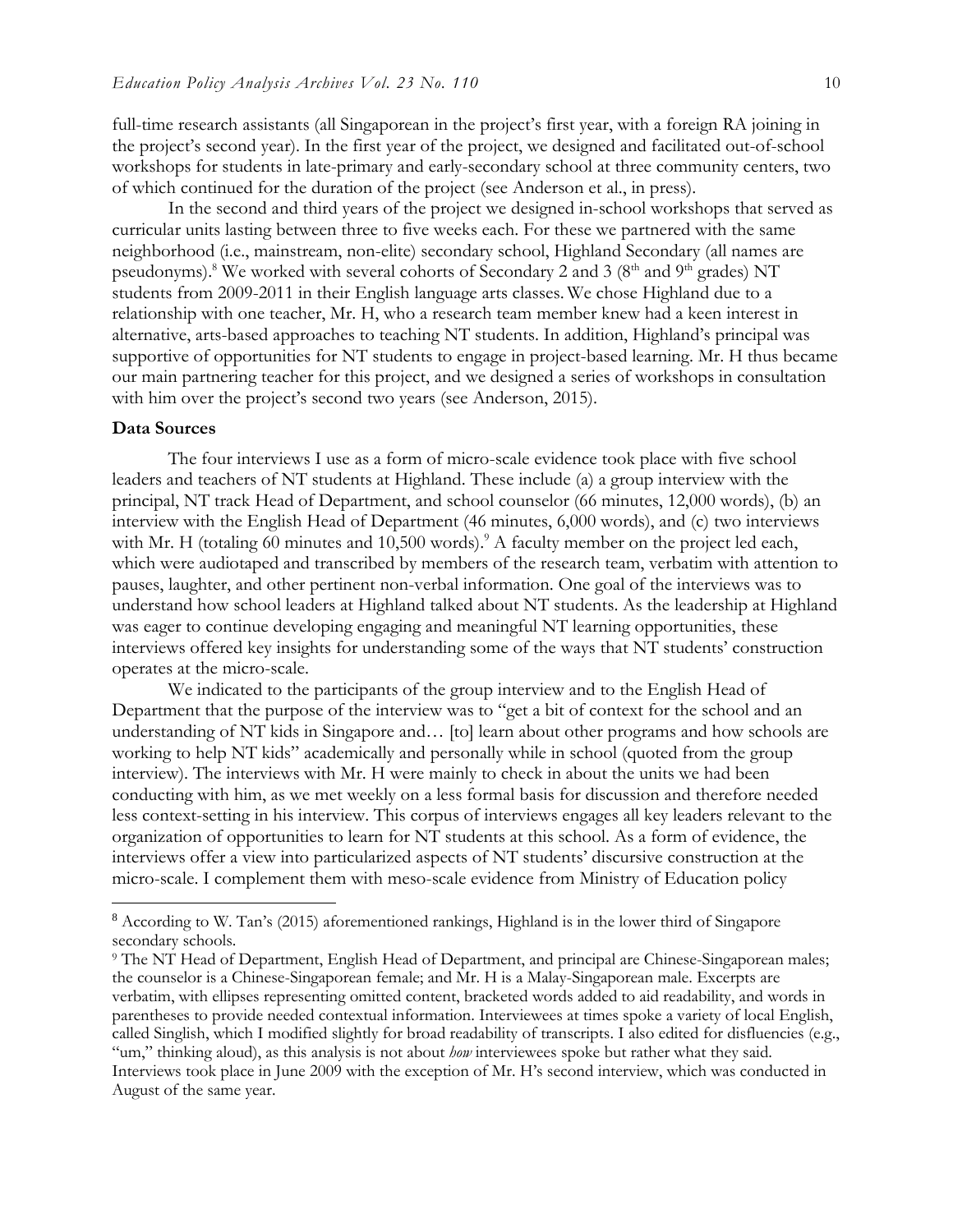briefings and media coverage about the NT track and curriculum, from its inception in 1994 to the present.

#### **Analytic Methods**

My initial analytic interest was primarily in the interviews, as they present such a rich source of data about one site of NT students' discursive construction. However, I came to realize that, according to my theoretical and epistemological assumptions, NT students' situated construction was a multi-scalar phenomenon and should be analyzed as such. I therefore examine below how categorizations of NT students at the meso-scale of policy briefings and government media coverage are taken up as resources at the micro-scale (interviews) as justifications for the social identification of NT students as a type with a set of presupposed attributes. In the intermediate analytic process through which I made sense of the interviews, I first wrote narrative descriptions of each interviewee's comments about NT students, the NT track, and related educational process, structures, and practices. I next noted how interviewees evoked policy rhetoric and widely circulating notions about ability and meritocracy. I thus aimed to make consolidated sense of the interviews by first labeling data segments according to how interviewees talked about NT students and curricula, then abstracting from the flow of the interviews into categories that cut across and through the interviewees' commentary to provide interpretive explanation of the micro-scale site of discursive constructions.

Similar to Wortham's (2004) analysis of social identification, I analyzed the processes of discursive construction of NT students by identifying characteristics or supposed behaviors that were persistently and consistently oriented to as a sign of a someone being recognizably of the type NT and the resources drawn from multiple scales of discourse as evidence and justification thereof. To best illustrate what was an interpretive process yielding many intermediate analytic representations, I present here a composite analysis of the discursive processes across micro and meso scales in the construction of NT students as a type in Singapore. For evidence at the microscale, I discuss illustrative excerpts from the interviews interspersed with interpretive discussion of how interviewees' commentary draws on their experiences. I also analyze how meritocratic ideologies cut across scales in (a) government briefs about policies and practices related to the formal schooling and tracking structures of NT students (meso); and (b) presuppositions and justifications about NT students and their track rooted in a meritocratic ideology of ability and naturalization of tracking (macro). While a great deal of interpretive and discursive analysis went into constructing the findings I present below, space limitations require that the conceptual argument I put forward here take precedence. I therefore draw on evidence from the detailed analysis of interviews and policy briefs/media coverage that led me to these interpretive findings in an illustrative, rather than exhaustive, fashion.

#### **Analysis: The Discursive Construction of NT Students**

I organize the following analysis according to two elements of NT students' construction that represent an underlying meritocratic tension across discursive scales: (1) an emphasis on sorting–characterizing NT students' traits and abilities, presupposing what lies within and around those heard to be destined for the NT track based on their supposed behavior and abilities; and (2) an emphasis on serving–characterizing features of the track and curriculum, heard as a mechanism of the system that arranges appropriate and differentiated opportunities and ensuing educational paths. In discussing these two emphases within the construction of NT students, I highlight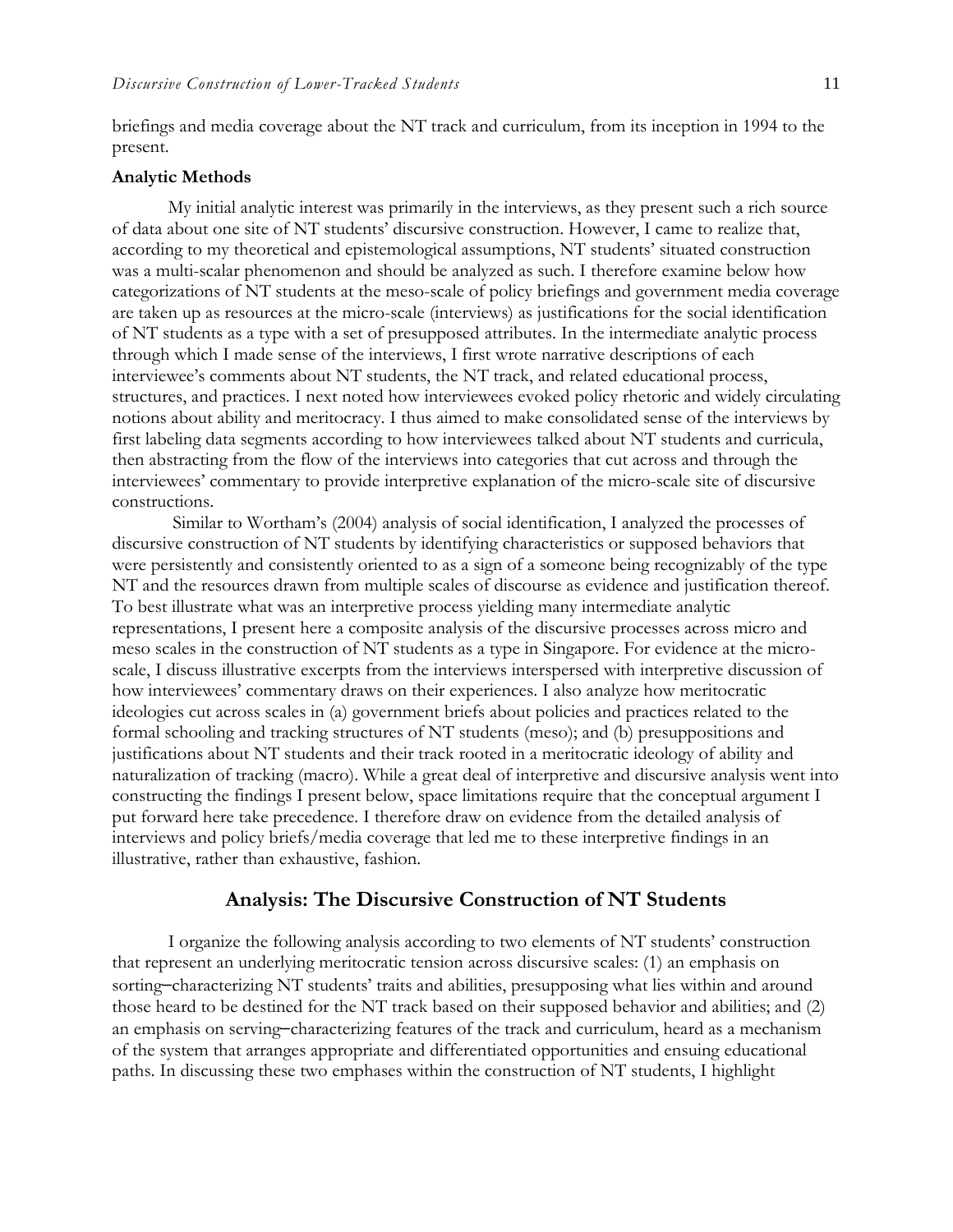evidence across scales to illustrate the aspects of a meritocratic ideology as a shared resource for their construction.

#### **Sorting**

In the emphasis on sorting within NT students' discursive construction, stereotypical and presumed features of those who supposedly belong in the NT track, as well as the contextual stumbling blocks that further limit their meritocratic potential to achieve, serve to justify the naturalness of their grouping into the type NT based on the sorting mechanism in place (tracking) and the measures it relies upon (tests and, to a lesser degree, observed behaviors). Some of these named traits mentioned in the interviews included: not focused; can't do serious work; communication a problem; difficult to handle, disturb others; more vocal; good at hands-on work; street smart; not 'A' students in English; can't expect them to score 290 (high) on PSLE; simpler in their thought processes; can't read well or follow what's happening in class; parents generally not involved or supportive. The following excerpts illustrate some interviewee commentary to these ends.

#### **Principal***. During discussion of how NT students see their post-secondary paths.*

Singapore has a very good sorting system…whereby you have kids who are very future, forward looking, able to delay gratification, and wanting to put in effort and all that. They tend to do better and they get sorted out, and after a while they all belong to the same group. And then, there could be kids that perhaps maybe are not able to bring themselves to delay gratification, wanting the immediate, or they may have some learning disabilities and all that, or certain learning habits may not be quite suitable and therefore, again, they get sorted out and you see them all in one group, in NT, and so on.

### **NT Head of Department***. During long turn at talk discussing his view of NT students' learning profile.*

[They] cannot be sitting in the class all the time paying attention for anything more than 30 minutes. [If] you demand 30 minutes of their attention and doing serious work with you, you are asking for trouble. You'll see people disturbing, walking around and all this. It's very standard behavior from them.

#### **Mr. H***. Discussing his general approach to teaching NT students.*

Whenever I have a lesson with the students I tend to go down to their level when I teach, and I always economize my words, trying to make sure they understand the gist of my idea. So usually I don't speak in sentences, I give instructions…[because of] their language ability, their level of thinking.

#### **English Head of Department***. Describing how Highland aims for balance between focus on exams and openness to project-based learning.*

So, it's not [for] exams but for the skills that we want them to achieve…I think you've given them a life skill that they can take away with them. Not only in terms of computer literacy skills [but] for NT students being able to put something together in totality. This is something that I feel that we always grapple with. Look at their writing. Their thought processes seem to come in parts, bits and pieces always. And we always have problems helping NT students to formulate some kind of a coherent kind of idea.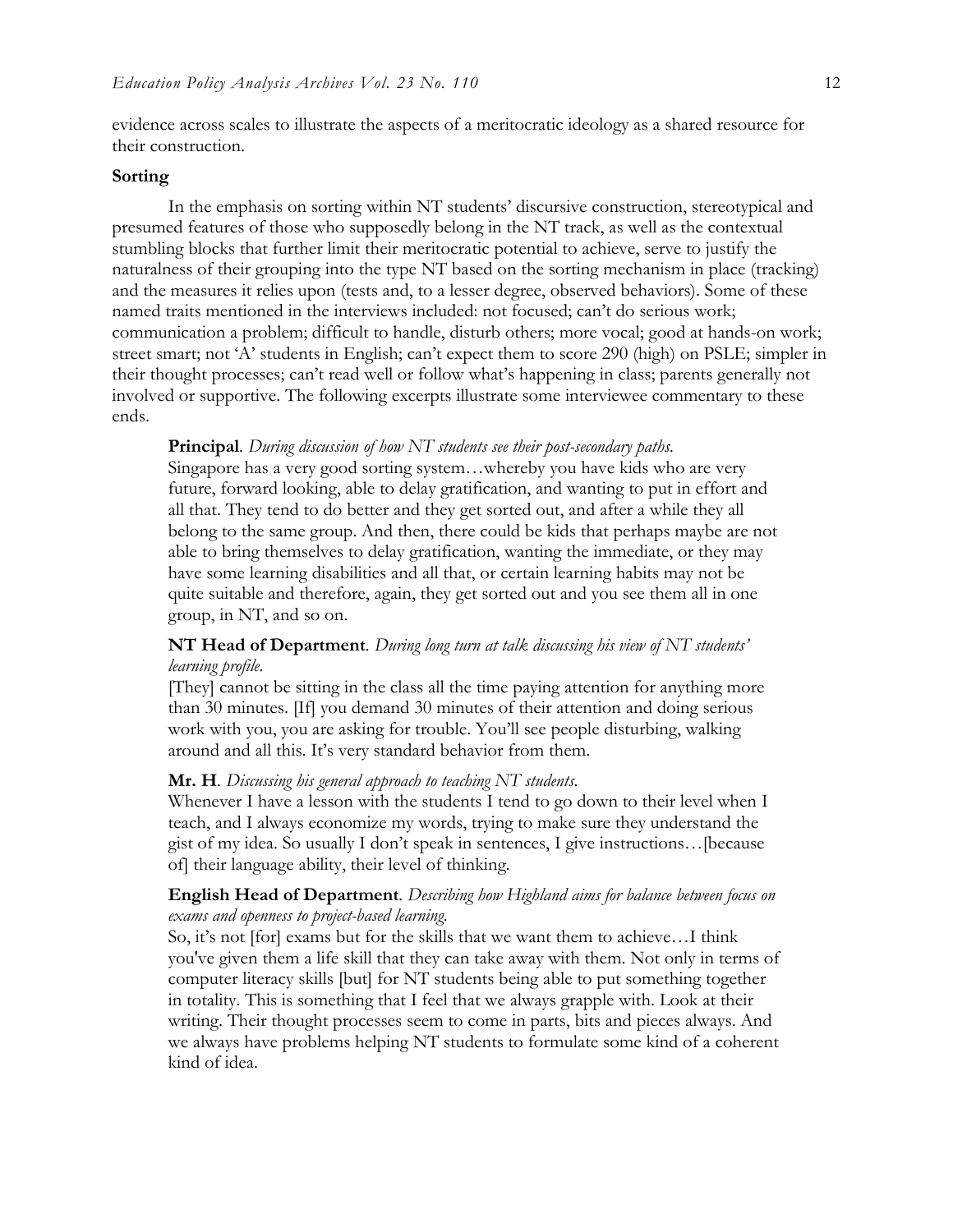These excerpts illustrate a prevalent focus across interviewees' commentary on how students are sorted based on traits, thus justifying characterizations of NT students as a type with common attributes. The emphasis on sorting collects a complex of attributed traits and supposed abilities that not only define who is tracked into NT but also how that tracking is naturalized via the system itself. NT students are thus, in part, defined by the sorting system that places them in NT, which is central to the organization of schooling in Singapore. The logic underlying the focus on traits and abilities that lead to students being sorted into NT rests on a deterministic, essentializing ideology and faith in the mechanisms of sorting (i.e., tests, measurement, and performance), as I now demonstrate through evidence at the meso-scale.

The role of Ministry of Education-based narratives about NT students, especially in light of the centrally organized control the Ministry has on curricula and assessment in Singapore, shape the ways educators and others talk about the track and the students sorted into it, in large measure by providing authoritative characterizations of NT students. For example, a video introducing educators to the profile of students who would be served by the NT track when it first was created in 1994 characterized them as "good working with their hands," "short attention span," "creative," "work best in groups," and "willing to learn" (M. Ng, 1993). This early video encapsulates characterizations of NT students oft-cited in media and scholarly literature (e.g., Chang, Goh, Moo, & Chen, 1997; P. Ho, 2012), and fuels a meritocratic ideology supporting early tracking and abilitybased educational reform regarding resource allocation and who is best served by academic, rather than vocational, education. Ideologies of meritocracy shape the ubiquitous ethos of high-stakes testing and the tracking system it fuels. Of particular note is the characterization "willing to learn," which might have been included so as to push back on a commonly held belief at the time that students who belong in NT had been thought of as unable to learn. The following comments from Albright (2006) about a 1979 commission report on tracking shed further light on this interpretation:

Current educational pathways available in the Singapore education system, which are characterized by streaming and high-stakes national examinations, may largely be traced back to the "New Education System" recommended by the Goh Committee in 1979. In its report, the committee defended streaming as a "logical consequence of the fact that different children have different capacities to acquire knowledge." It further stated that "the system has been structured such that only the brightest 12 to 15% of schoolchildren can cope" and so "to subject the less able students to the same regime of learning has been the chief defect of our educational system in the past" (p. 2).

Another meso-scale example of a focus on sorting (vis a vis) differentiated learning in the name of meritocracy is illustrated in a newspaper article detailing the 2013 introduction of new secondary schools devoted entirely to the NT track. The national, government-owned, English language newspaper, *The Straits Times*, reported on the soon-to-open Crest Secondary School in an article titled, "Fun School for Normal Technical Students" (J. Ng, 2012). This article claimed that the school's curriculum will show NT students, "who include the least academically inclined", that "learning can be fun and useful" with a third of their time spent in "hands-on vocational modules" (J. Ng, 2012). This and the prior examples illuminate how micro- and meso-scale discourse can justify institutionally structured opportunities for students who would supposedly benefit from vocational education based on their lack of academic inclination or ability.

The locus of accountability for NT students' belonging in the NT track, based on the sorting element of justification for their construction, aligns with a meritocratic ideology of resource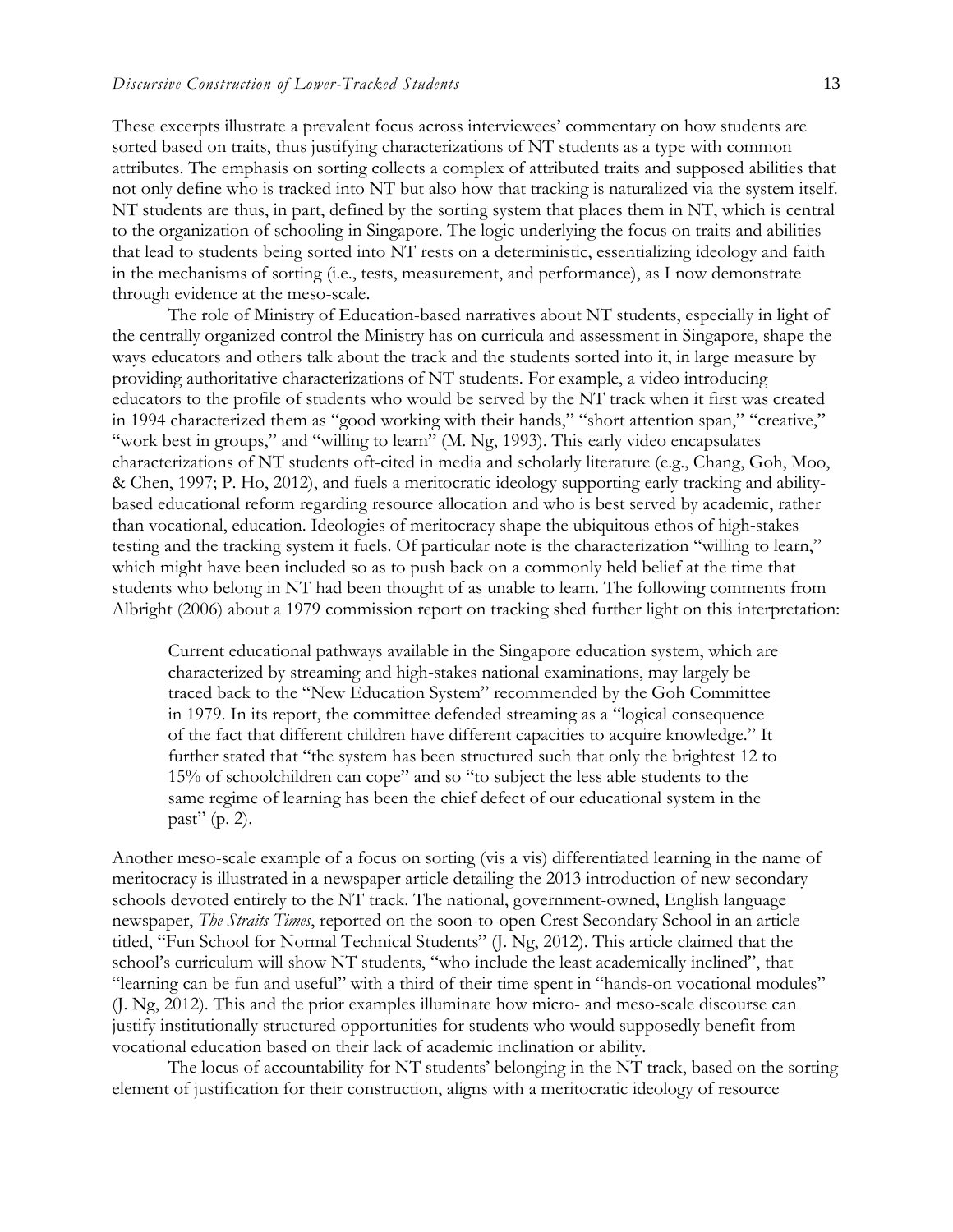allocation. NT students could, but rarely do, "achieve," because of their traits, behaviors, and situation (including comportment and test scores). Even in interview segments where school leaders spoke from their experiences with NT students as individuals who have talents, passions, and abilities, as Mr. H and the English Head of Department often did, the rhetoric of NT students' limitations quickly crept in, as illustrated in the following excerpt from an interview with Mr. H.

## **Mr. H***. Discussing a past and ongoing multimodal storytelling workshop/unit we did with his Secondary 3 (14-15 year olds) NT English class.*

[T]hey are playful, but they get the work done. They move about, they are not so focused, but in the end they know what they're supposed to do…For the Normal type, [if] you give them one side of the story, they can follow…This (second workshop) [is] too abstract...Even after I told them [the reasons for an argument] they can't link…they cannot even introduce the topic…They are simpler studentssimpler in their thought processes.

Mr. H worked closely with NT students as their form and subject area teacher for multiple courses. He clearly loved his students and went to great ends to provide in- and out-of-class opportunities for them to find and develop their passions (e.g., leading an after-school club and learning journey trips abroad). He often spoke of his students in many conversations over our two-year partnership as able and wanting to achieve, as having talents, as being focused given the right context, and as capable of expressing themselves and pursuing their interests and passions. However, he too also returned to their traits and limited academic abilities-they are of the "normal type," who have lower "language ability," and "level of thinking," are "simpler in their thought processes," that requires a teaching style that "goes down to their level."

Throughout these micro- and meso-scale examples, NT students are alluded to as a profile, or type, that includes a proclivity for hands-on, practical learning. However, the tenor of their characterization has shifted rhetorically over time, as has the nature of the track itself, towards more service-oriented (i.e., providing an appropriate service for them based on the results of the sorting mechanism), which brings me to the next type of emphasis within their construction—serving.

#### **Serving**

In contrast to sorting, which focuses on traits that supposedly lie within and around students (heard as justifications for their being sorted into NT), serving is a system mechanism framed as best supporting students during school and beyond based on their aptitudes and particular needs. According to this construction, NT is heard as a way to redefine success through differentiated curricula and instruction. Interviewees often appealed to the school's vision of supporting NT students' confidence and potential through encouragement and equal opportunity. In this microinteractional commentary, the school functions as a place for NT students to develop confidence, gain life skills and even passions, all the while recognizing that high-stakes exams are a necessary formality that do not open up many possibilities, as the following interview excerpts illustrate.

#### **NT Head of Department***. Discussing what students need to be prepared for the 21st Century.*

They may not be absolutely 'A' students in terms of the actual English, but the exposure will get them wanting to go into it. They won't worry about failing. I mean, the whole point [is] they will be failing anyway and [if] you still don't give them any chance to…go beyond the stage of, 'My language isn't good.'…At that point, it's not about exams, 'I must score well,' but they enjoy through the learning and failing at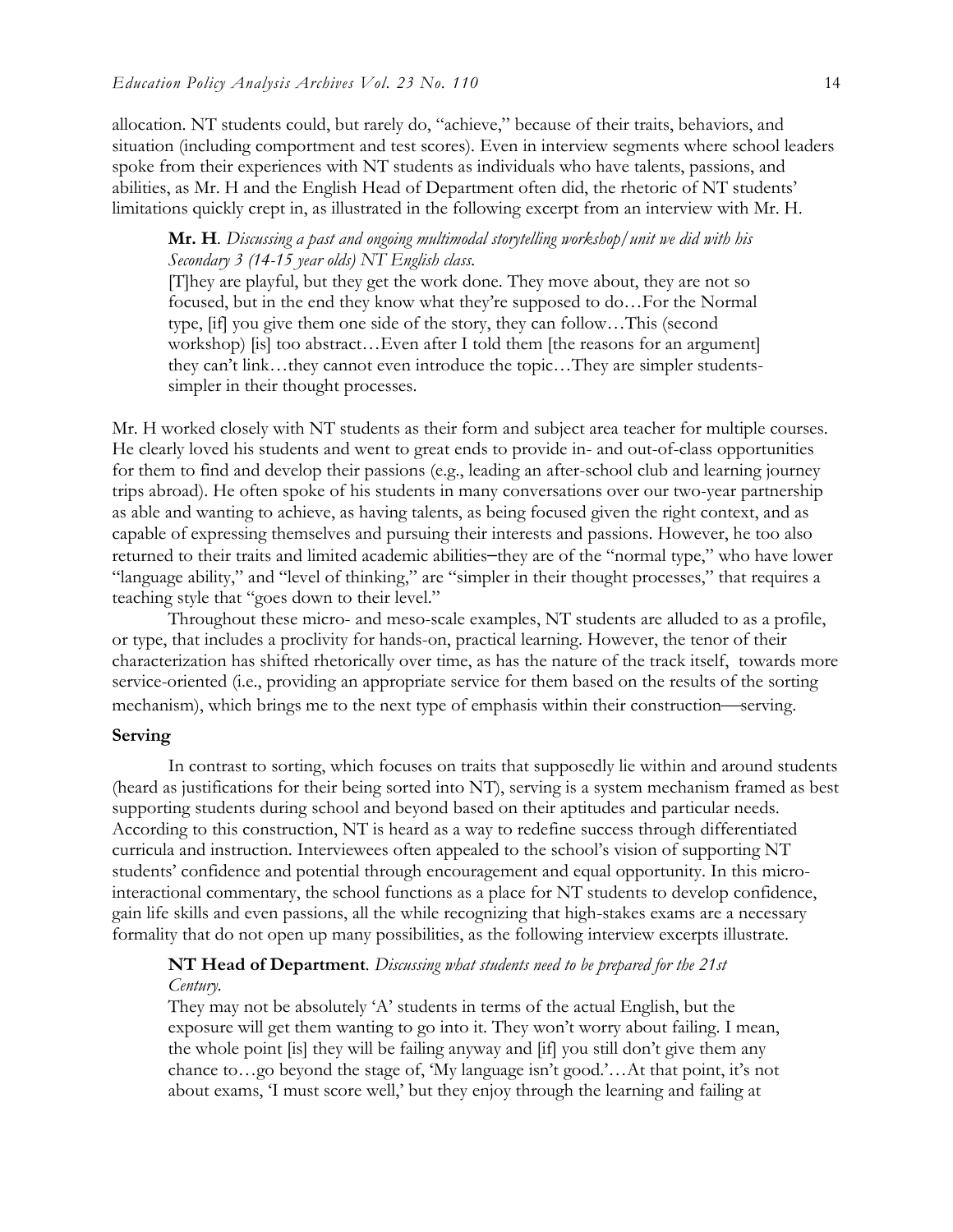the same time…So streaming [tracking] is just a way the system is doing [it], but as long as they have passion, you know, and they are willing to do it, they have the confidence to do it, all other skills can come in later.

## **Principal***. Discussing whether students transfer what they learn during project-based curriculum during Secondary 1-3 to exams in Secondary 4.*

You know on one hand, we say that we want them to learn differently, different ways to engage them and so on. Then on the other hand we say, 'Oh, we still have to sit for exams, right?'...So we came up with our experiential learning, getting them more authentic kinds of learning…We hope that they will pick up those skills [literacy, numeracy] without realizing it- that actually all these [activities] are meant for the exams.

#### **Principal***. Discussing heterogeneity of NT students.*

[Instead of asking] 'How smart are you?'…we seek to discover, 'How are you smart?' and then help them in that area to do well…We can't expect the NT kids to achieve like a 250 or 290 PSLE score. You've got to play the game differently…You've got to define what is success for these kids and help them to see [it].

#### **English Head of Department***. Describing how NT and Express track English curricula differ.*

The Express [track] has got very different learning outcomes from NT. NT, the focal point for us would be really life skills- skills that they can bring with them out…so that they don't only learn, apply, and out you go, you know. It's also some element of analysis, critical thinking, and they leave with that skill…But it's a different set of outcomes, compared to an express student…But we're trying as well. We don't want to say 'Oh they can't do it.' But it takes a lot more effort actually for them, to tease it out of them.

This emphasis on the NT curriculum as a mechanism for serving students portrays a sort of trackblindness that arose in the group interview quite frequently (e.g., "if NT students are not treated differently, who is to say they are, in effect, different?"—NT Head of Department) and relies on assumptions that NT students' differences are externally locatable. Such features of a meritocratic ideology imply that any individual, NT or not, can do and be anything they put their mind to. Accordingly, the sorting system is heard as a formality, with the school there to provide support and opportunities for NT students to "achieve" in their own way. The focus thus is on difference and differentiation, or supposedly separate but equal opportunity. Suggesting that, aside from their institutional label, NT students are like other students implies that the structures that make NT a reality are a mere formalism, and that it is what students do or can achieve through hard work, perseverance, and with caring and support that really matters.

The serving aspect of NT students' discursive construction clearly aligns with the meritocratic rhetoric evident in much official recent coverage of the NT track at the meso-scale. For example, a Ministry of Education website described recent reforms to the NT stream: "The NT course [curriculum] serves the needs of students who are more technically inclined. It provides them with an opportunity to complete 10 years of basic education and prepares them for post-secondary education in ITE [Institute for Technical Education] (MOE, n.d. b). The Ministry webpage further elaborates that the reform aims to help NT students "find their interests and develop their talents, and for those who are able to do so, the flexibility to advance their learning in that particular subject" (MOE, n.d. b).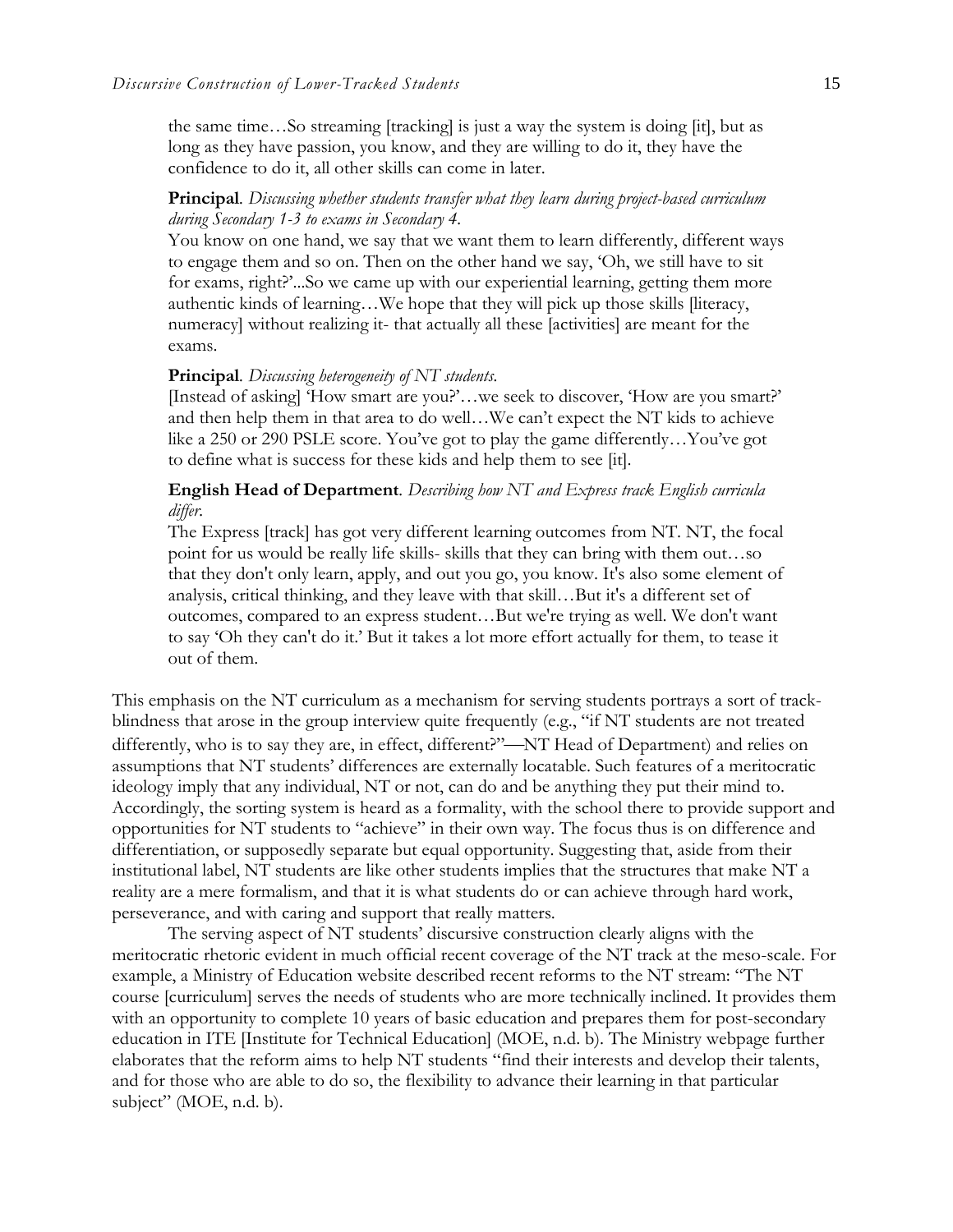As these examples illustrate, the official rhetoric about NT students portrays them as handson learners best served by "soft" curricula that keep them in school until they are ready to enter the workforce. However, those who can, will have opportunities to pursue post-secondary education beyond ITE (the low chances of which were discussed above). While the explicit descriptions in both micro-scale interviews and meso-scale government briefs focus on talents and skills, the force of these and many other messages is that the vast majority of NT students would not be served by an academic focus due to their "different" abilities and profile.

Emphases on serving students by providing appropriate and differentiated opportunities to grow as individuals highlight lifelong learning and useful skill development as a form of equal opportunity that obscures the low material chances of equal outcomes. The promise of advancement and tales of NT students who move out of the NT track to realize the heights of academic advancement are far more prevalent than the statistics suggest of actual trends (e.g., Hoh, 2014; MOE, 2012b). The following vignette is illustrative of this trope.

**English Head of Department***. Discussing links between NT curriculum and ITE.* [E]very year we would definitely bring the NT students to ITE; however, we don't limit to ITE only. We give them chances to go to polytechnics to see. That's why I mentioned this boy from last year, [who shifted] three streams- NT to NA to Express. So we mentioned that when he was in Secondary 2 NT, he got a chance to go to the polytechnic for a career fair. He was like, 'Ok, this is going to be my route.'…We should not limit NT students to you know, 'You, just go to ITE.' I don't think it's fair. They should be given chances to go to poly[technic], the career fair, and then let them actually see, 'Cool, ok. It's quite interesting.'

The discursive construction of NT students highlights a juxtaposition that places NT students at the center of a seeming contradiction. On the one hand sits the inevitability of exams, their gatekeeping and sorting role in the system, NT students' supposed lacking of literacy and numeracy skills (mentioned in interviews) that largely shape scores on high-stakes tests and course grades by which students are measured and sorted, and other obstacles and traits that mark an impending lack of traditionally defined academic success (e.g., interviewees' mentions of lack of family support and resources). On the other hand lies the utmost importance of NT students' passion for learning and confidence in themselves as well as equal opportunities, which will serve them well beyond formal schooling. Despite aspects of the rhetoric around NT being a formality of the system from which students are given ample opportunities to transcend, however, they are still constructed as having noticeable (and here named) traits that differentiate them as a type of students-NT.

#### **Dissonances and Contradictions**

Despite the strong coalescence of sorting and serving across micro- and meso-scale evidence, dissonances complicate the constructions of NT as a natural type produced seamlessly by a meritocratic ideological construction. For example, a critique of the track-blind attitude surfaced in the school counselor's contributions to the group interview.

**School Counselor***. Responding to NT Head of Department's and Principal's track-blind claims of not distinguishing NT students from others outside of class.*  Maybe I'll give a bit from the kids' point of view. I work more with the kids. I think as a school we don't see them any differently, and I think the kids know it…[However] when I see them on their own, they [share] a lot more about their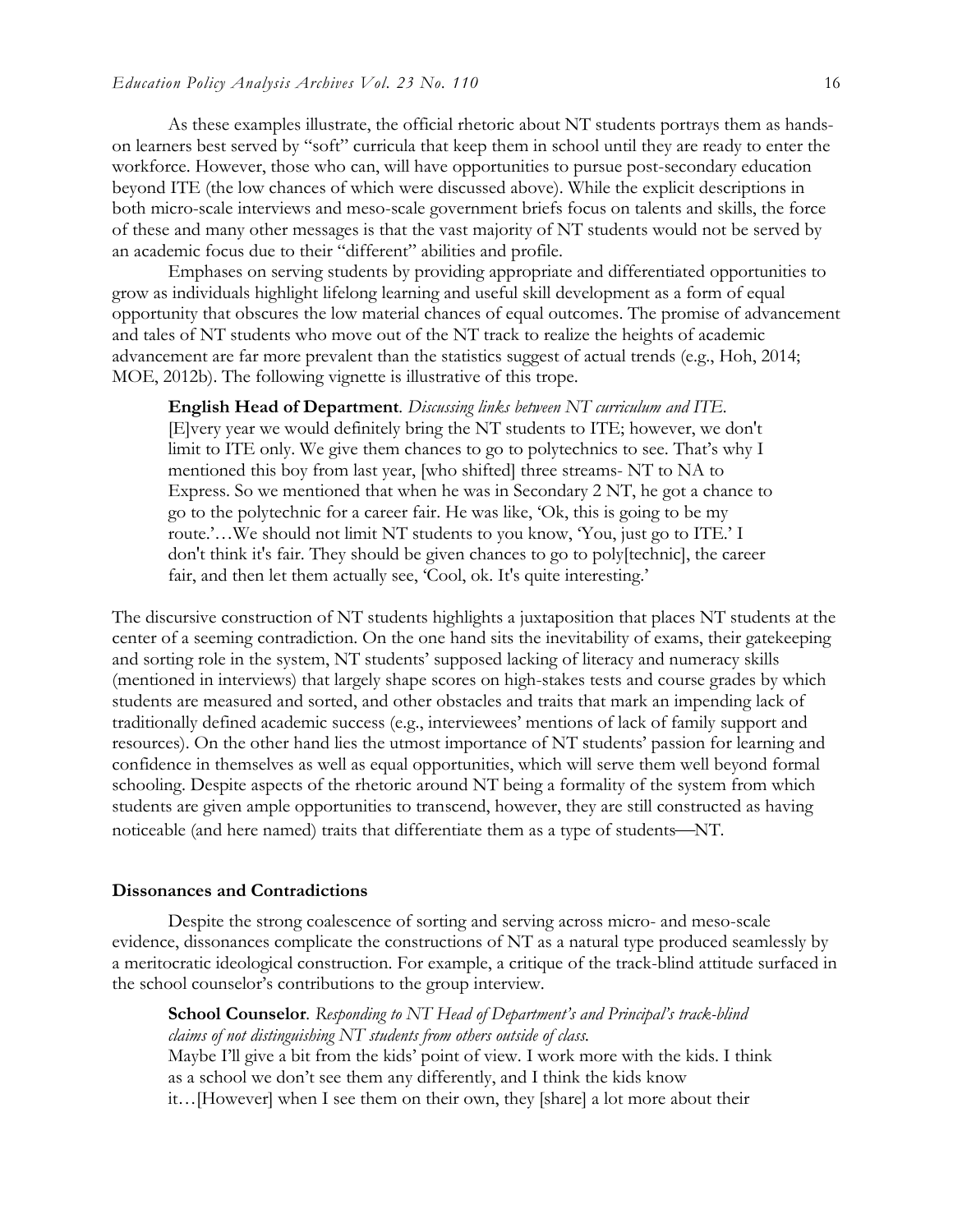own struggles, and I think there are moments when the kids do feel that, 'Yes, I'm different.'…Some of them struggle with not being able to read very well and not following what's happening in class…There's a lot of feel-good in the programs that we try and deliver…but do they actually think about where are they going, what's going to happen? I think for them it's very much day-to-day. They come to school, it's feel-good. 'My friends are here, the teachers are very encouraging.' But I don't think many of them think about their exams…I don't think we have brought them to a point where they actually think about, 'Where am I going, what's going to happen?'. Some of them have very unrealistic goals. They still talk about, 'I want to be a lawyer,'…without realizing that they are not going down that road. And because we try and make it so everybody is included, then they don't realize what's realistic. So they come to school in Sec(ondary) 1, Sec(ondary) 2 thinking that, 'I'm going to be just like anybody else.'… But for the NT kids…they know, I think head-wise, that 'I am going to ITE.' But, overall they just go day-by-day-by-day-by-day.

This vignette problematizes the naturalness of the serving mechanism and highlights fissures in the rhetoric of a track-blind attitude. Returning to the view of ideologies as shared representations, this contradiction reinforces the sorting emphasis while pushing back against the emphasis on serving via equal opportunities (e.g., "playing the game differently," and focusing on strengths and passions). The school counselor's comments call into question whether this more recent emphasis on the equality of opportunity side of meritocratic ideology, put forward by the Ministry of Education and echoed by this school's leadership, is in fact in students' best interests. If the rigidity of the system and tightly controlled opportunities for certain students' advancement remain as constrained as it currently is, no degree of positive rhetoric will increase opportunities for NT students' entry in tertiary education.

To summarize this analysis of the discursive construction of NT students, I offer the following points. First, shared representations of seemingly neutral, meritocratic mechanisms and values acquired students (McDermott. 1996) in terms of their track and how they are characterized accordingly. Second, these acquisitions constitute an ideological site for identifying and justifying the rights and responsibilities that go along with the structural and social positions and labels that accompany students when constructed as tracked types (NT). Third, some of these rights and responsibilities, like the track NT itself, await students with a full range of ascribed traits and contextual obstacles that they are presumed always, already to have. Taken together, these points underscore that NT students' belonging to a type comes at them from all sides, with part of the construction legitimized according to a seemingly valid and reliable measure (high stakes tests) as well as the view of their behaviors as further justification of the goodness of fit of that identification as NT.

### **Discussion**

As I have illustrated, NT students are constructed according to (a) their supposedly internal qualities that lead to sorting and (b) the role of the system to serve them through appropriate (differentiated) curricula and opportunities. The above analysis rests on the assumption that discourse is a form of social practice supported by socially shared beliefs about, and justifications for, what counts. In this case, the form of what counts that is at stake is ability and how to arrange education around that concept. As illustrated above, meanings are made of NT students as a type through socially shared ideologies. I drew from evidence at multiple discursive scales to illuminate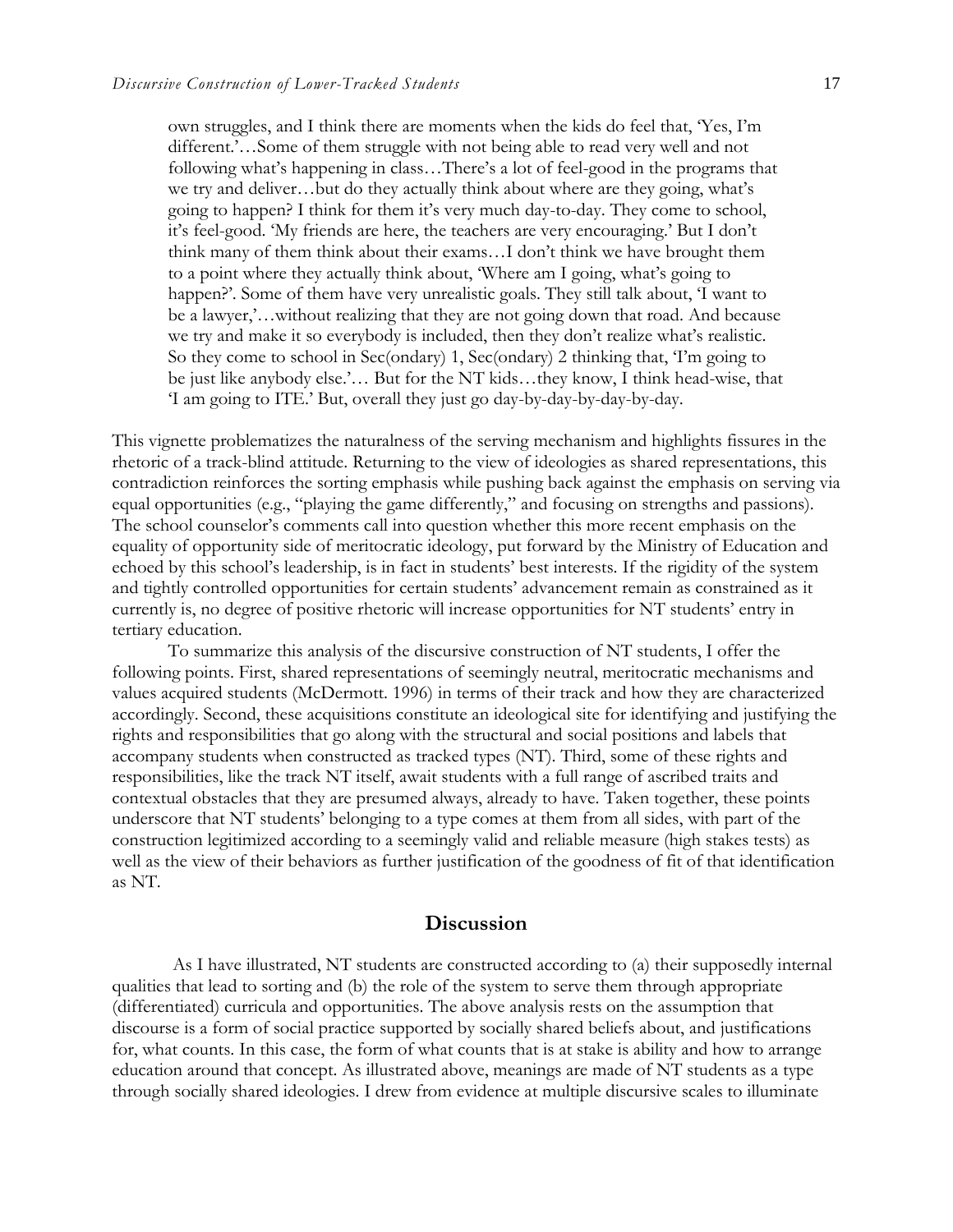how what people say to each other (micro-scale) gains meaning against the broader backdrop of what counts more broadly. Meso-scale discourse (what institutions stand for through policy and curricula) provides the operational categories as well as their attributes, while micro-scale discourse provides justifications for these categories (NT) and their necessity by populating them with stories that lend them a lived naturalness. Throughout these constructions across scales, the locus of accountability is implicated to lie with NT students. The system and its proponents are accordingly positioned as either naturalized or benevolent forces that respectively sort and serve students and the nation according to its best interests (often justified via market-based, meritocratic ideology). Put simply, in Singapore and beyond, policies and surrounding practices of tracking define the categories, while individuals presuppose and often reify the qualities heard to be indicative of an individual belonging to those categories.

Students become identifiable as a type when categories from macro-scale socio-historic tropes (e.g., low-ability) are operationalized at the meso-scale of policy to frame how students fit into the system based on the measures that land them there (e.g., test scores as proxy for students' capabilities). Presupposed categories like ability thus "can become robust categories of identity" by which students are framed as belonging to a type at the micro-scale (Wortham, 2004, p. 722). The systemic Singaporean concept of NT is thus a resource for identifying and justifying students' identification according to a global, socio-historical type (low-ability), along with the ideological legitimacy granted such a macro-scale construct, in part, due to widely-held social beliefs in its aptness or naturalness as a category by which to make sense of students and arrange educational systems.

Studies that examine international and comparative effects of tracking and high-stakes testing on educational equity and opportunity abound (e.g., LeTendre, Hofer, & Shimizu, 2003; Nichols, Glass, & Berliner, 2006; Oakes et al., 1997). Chmielewski, Dumont, and Trautwein (2013, p. 926) provided a succinct review of international research on tracking that outlined trends supporting the argument that tracking is detrimental to educational equality. Such studies have suggested that lower-tracked students' outcomes and opportunities are often diminished and often coincide with systemic race or social class bias (e.g., Gamoran & Mare, 1989; Lucas, 1999; Lucas & Berends, 2002; Oakes, 1985). In their international comparative study of PISA 2003 measures of students' mathematical self-concept, Chmielewski et al. (2013) concluded that higher degrees of everyday salience associated with certain types of tracking negatively affected lower-tracked students' self-concept. They further highlighted previous studies' findings that more explicit forms of tracking lead to wider disparities in achievement between tracks, and more rigid tracking systems lead to wider aspirational gaps between tracks as well (e.g., Buchmann & Dalton, 2002; Duru-Bellat & Suchaut, 2005). Similarly, Pfeffer (2015) found that student differentiation (tracking) had the strongest negative effect on measures of equality of opportunity regardless of other institutional characteristics in his study of post-schooling competencies (literacy rates) and credentials (degree attainment) as indicators of educational systems' quality and equality. Given the salience of Singapore's tracking, I tentatively extrapolate that the inescapability of deficit discourses across scales that surround NT students might very well have the same sort of negative consequences that are demonstrated in a range of international studies of the effects of tracking. However, the present study's aim is not generalizability of findings but rather conceptual and methodological generalizability regarding how ideologies permeate lived realities at multiple scales of discourse and therefore social life in ways that prove consequential for opportunities to learn.

Harkening to the institutional mechanism of tracking whereby meso-level structures (e.g., curricula, NT track) index cultural perceptions and expectations that transcend schooling mechanisms themselves, a prominent narrative around meritocracy is its efficiency in "revealing",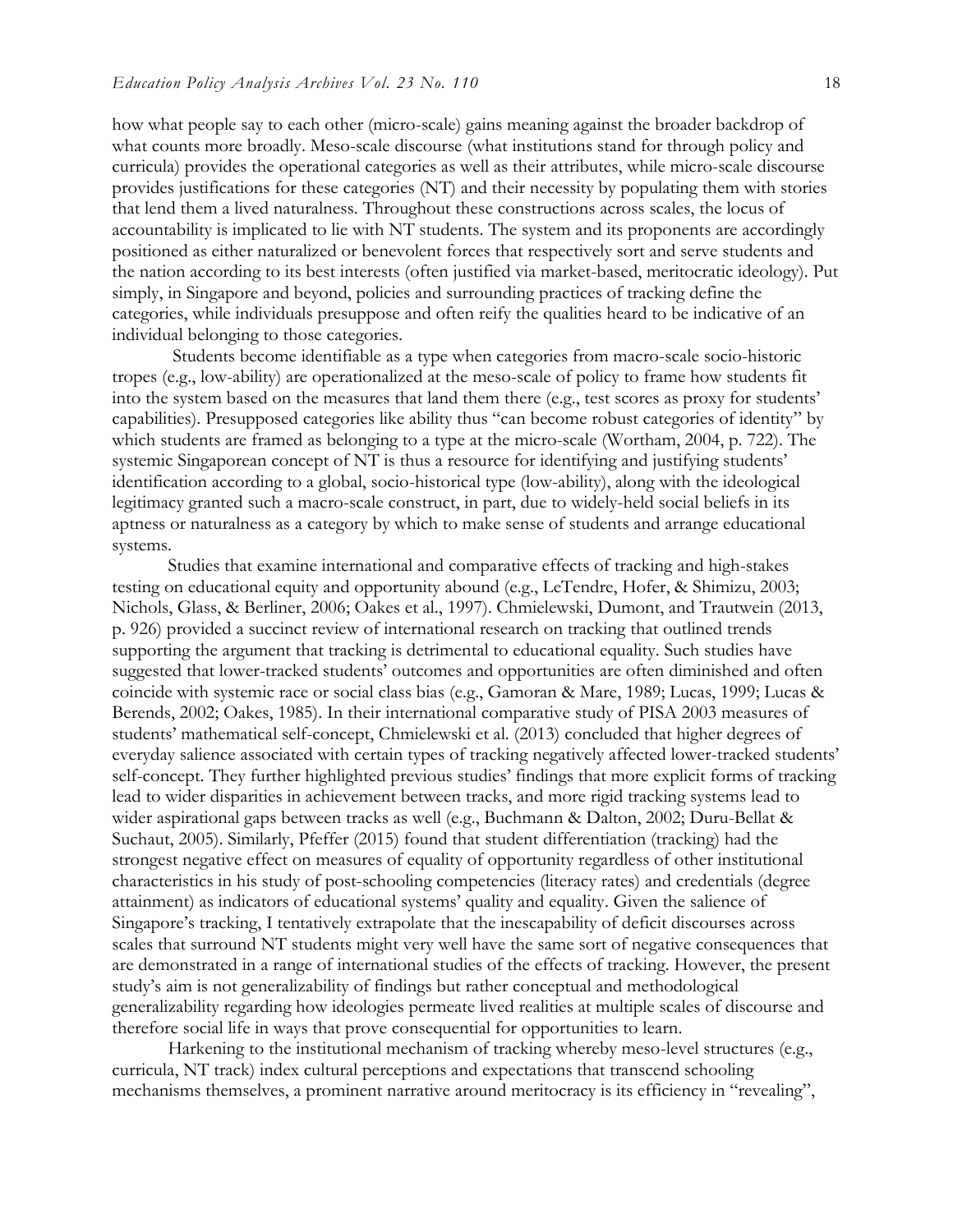the best candidates from the pool competing for educational or professional standing (K. Tan, 2008). In a mixed-methods study of student, teacher, principal, and parent attitudes around educational success and failure in Belgium (a country with similar tracking and equity patterns as Singapore), Clycq, Wouwen, and Vandenbrouck (2014) identified prominent aspects of a meritocratic ideology and deficit discourses in interviews and surveys. Notably, participants often ascribed success according to individual effort, competence, or merit, and they ascribed failure to deficit discourses such as lack of family support and cultural differences (home language and culture). Interviews with students and teachers also included supposed lack of support and resources at home as oft-cited causes for low academic achievement among lower-SES and ethnic minority students (Clycq et al., 2014). Due to the disproportionate number of lower-SES, ethnic minority, and students from non-English-speaking homes in the NT track discussed above, such findings perhaps shed light on the Singapore context as well.

Similar to epistemologies shaping educational research that claim an objective view on ability, performance, or opportunity-i.e. "scientistic" leanings that treat social context as noise and randomized, controlled trials as a gold standard (cf. Alvermann & Mallozzi, 2009; Biesta, 2007; Fischman & Tefera, 2014; Moss et al., 2009)—meritocracy is an epistemology of personhood through which individuals gain value (or fail to). Also, much like the tension between sorting and serving that I highlight in the analysis above, meritocratic narratives in Singapore vacillate between meritocracy-as-equal playing field (i.e., equity of opportunity) with its focus on blindness to difference on the one hand, and meritocracy-as-mechanism for allocating services and resources with its focus on efficiency and competition on the other (L. Lim, 2013b; K. Tan, 2008). What remains most resonant in the above analysis is an underlying tug of war between these two views of meritocracy: (a) mechanism for resource allocation (sorting) and (b) track blindness (serving), with the Singapore government's rhetorical line currently aligning more with the equal opportunity strain of meritocracy. Regardless of the face validity of the prevailing meritocratic ideology shaping what is said of opportunity and success in Singapore education, Kenneth Tan's (2008) following comments are apt:

[T]hose who are picked by meritocracy as having merit may already have enjoyed unfair advantages from the very beginning, ignored according to the principle of nondiscrimination. If these relevant social differences are hidden beneath an uncritical, even celebratory, rhetoric of meritocracy (as blindness to differences), then the problem of securing equality of opportunity and a reasonably level playing field will be severely underestimated. (p. 8)

What Tan calls an ideology of inequality emerges from meritocratic ideals, in Singapore, the U.S. and beyond, but not without its dissidents (cf., Yek & Penney, 2006). Like many ideologies underpinning widely available ways to imagine individuals' possibilities and abilities, the insidiousness and seemingly neutral "facts" of the ways of knowing they perpetuate obscure as much as they might supposedly illuminate.

## **Conclusions and Implications**

Arguably, education systems across the world increasingly rely on the same sets of values and ideologies that constrain possibilities for what success looks like (Altbach, 2015; Blommaert 2010; Collins 2009; Collins & Blot 2003). Implications of this reduction in the ways of knowing and being that are institutionally valued bode ill for students who do not conform to a narrow ideal of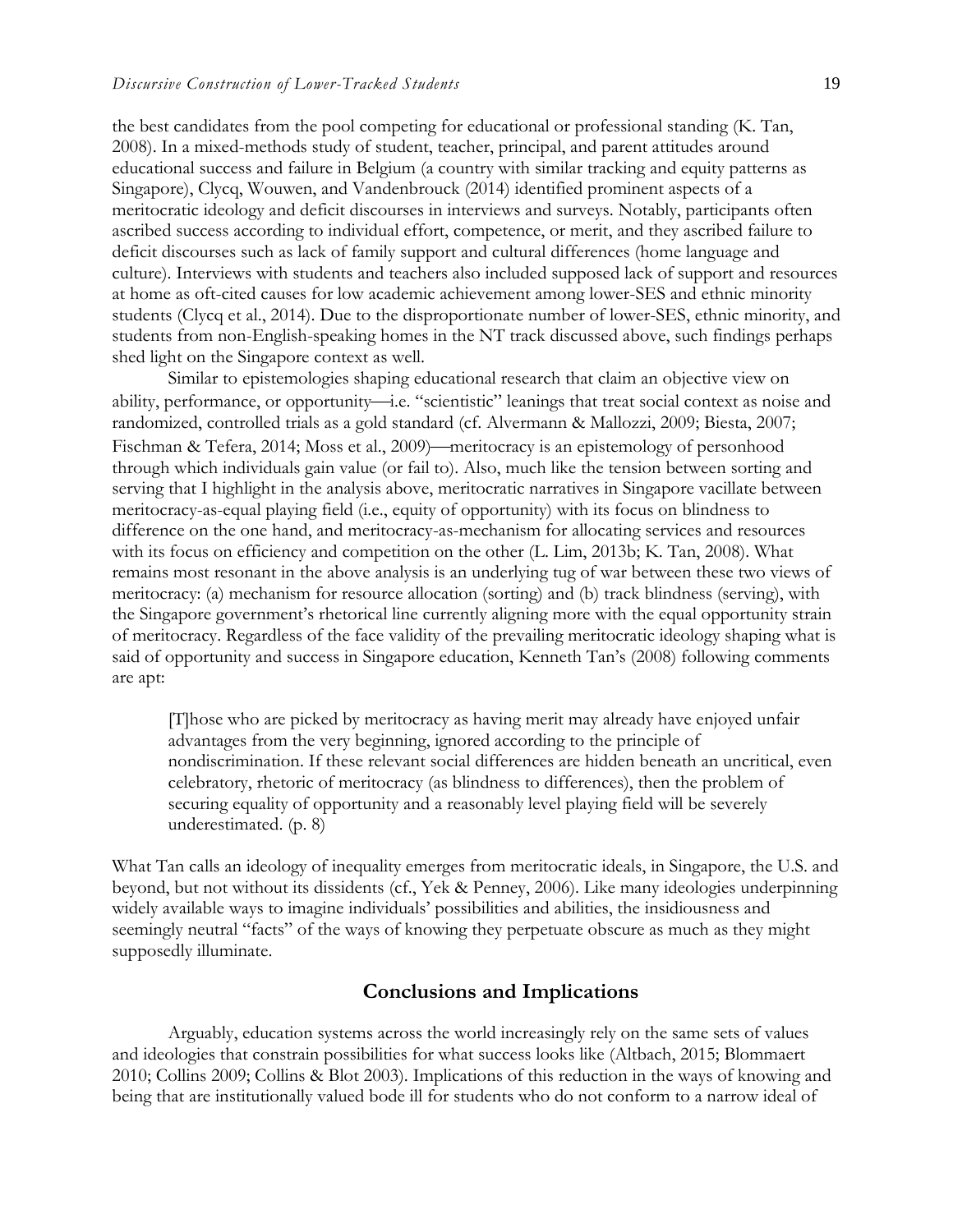ability as measured by standardized tests. While large-scale movements over the last few decades have begun questioning essentialized assumptions about ability based on race, class, gender, and geography, our tracking systems and the tests, policies, and institutions that uphold them are questioned far less often in policy, despite substantive debate among scholars (e.g., Dorn, 2014; Gorski, 2014; Klapproth, 2015; Koyama 2013; Nichols et al., 2015; Oakes, 2015; Rustique-Forrester, 2005).

At its heart, the article is about insidious discursive cycles: how the ways we talk about others and the belief systems they animate reinforce certain taken-for-granted assumptions that then become shared resources for further miring ourselves in narrow views of, and mechanisms for arranging, opportunity. Moreover, systems and policies provide further justification and authority by which seemingly natural and neutral differentiation becomes entrenched. The specter of "what counts" in education continues to draw on aggregated data to justify labeling students as types, schools as types, and more recently in the U.S., teachers as types, with Value Added Models and other high-stakes teacher assessment practices shaping teachers' professional lives according to the supposed types of students the tests "prove" theirs to be (e.g., Amrein-Beardsley, 2014; Darling-Hammond, Amrein-Beardsley, Haertl, & Rothstein, 2012; Gabriel & Lester, 2013; Holloway-Libell, 2014; Pullin, 2015).

Where is the locus of accountability in this new normal? If it lies with teachers, then why is their agency increasingly stripped away? If it lies with students, then why do a narrow range of abilities that pre-exist instruction pre-ordain their supposed abilities? If it lies with the system, then why are these persistent failures blamed on teachers, students, families, or the economy? The answer to all of these questions lies in the de-contextualized and opportunistic ways that data and evidence are used and how those practices contradict the ideologies and discourses that claim agency, meritocracy, and neo-liberalism as both the question and the answer.

As mentioned at the outset, this article started with an unsettled curiosity about the discursive process by which a supposed type of student seemed to be severely constrained by the Singapore education system, based on test scores and the types of learning or behavioral issues this type of student was purported to have early in their school career. In looking at the texture, processes, and details of how NT students are constructed across multiple scales of discourse, I conclude that what matters most is the interweaving of beliefs and the contexts that create deficit positions for students to occupy. Taking a step back, we are all constrained by the various interconnected systems that make up our lives—who we know, what we do, where we live, what we believe, how others perceive us, and so on. But a more insidious reality is that education systems across the world are increasingly drawing from the same sets of values and ideologies that have been constraining possibilities for what success looks like, or how "ability" is defined and measured. The types of measurement that undergird meritocracy and test-based tracking is one impoverished way out of many to make sense of complex and ecological phenomenon as simple types named according to the structurally delimited opportunities that await them.

## **References**

Albright, J. (2006, May). *Building teacher capacity in curriculum and pedagogical design in Normal Technical classrooms*. Paper presented at the annual meeting of the Educational Research Association of Singapore, Singapore. Retrieved from

http://www.crpp.nie.edu.sg/course/view.php?id=434

Altbach, P. (2015). Knowledge and education as international commodities. *International Higher Education, 28,* 2-5.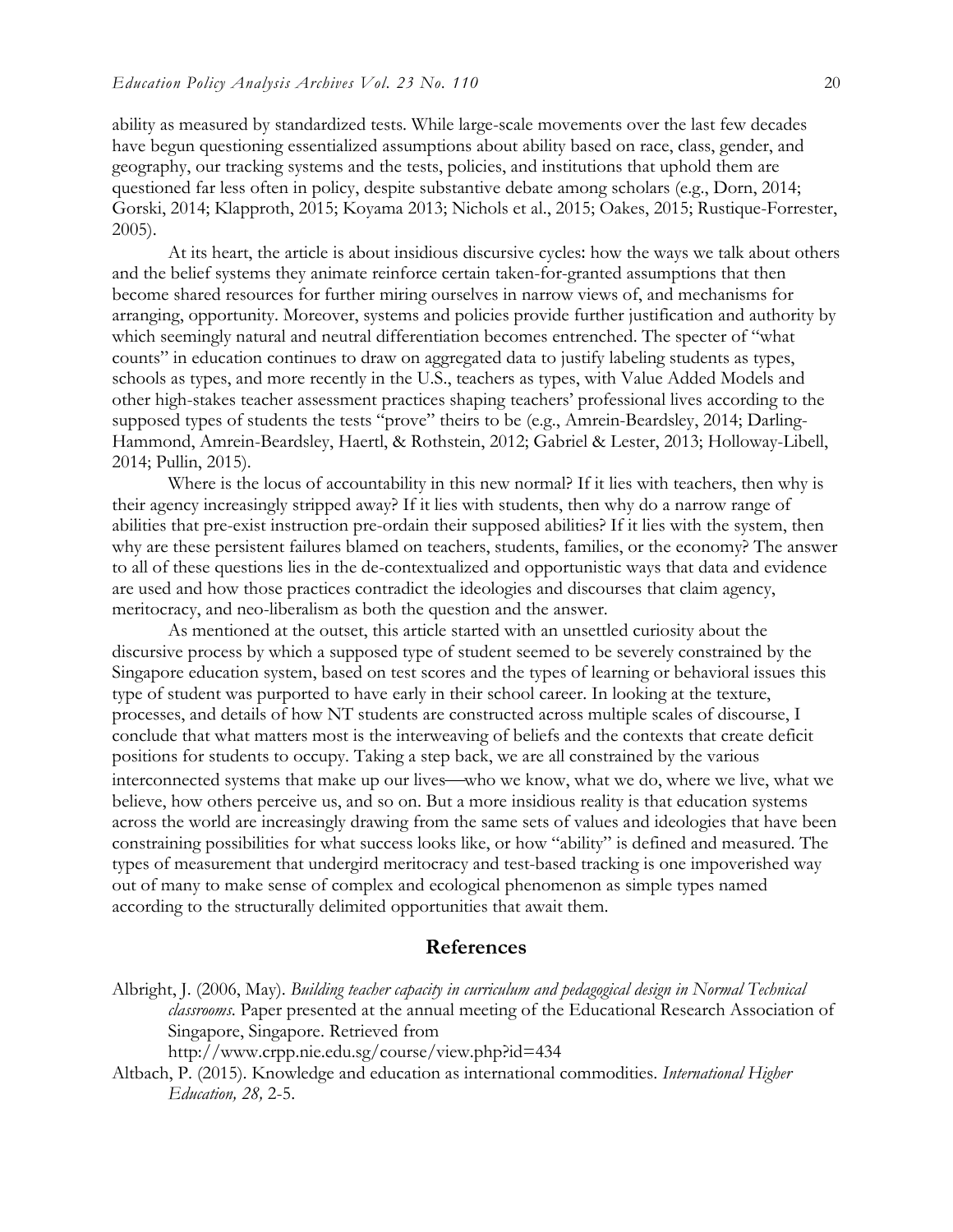- Alvermann, D., & Mallozzi, C. (2009). Moving beyond the gold standard: Epistemological and ontological considerations of research in science literacy. In M. Shelley, L. Yore, & B. Hand (Eds.), *Quality research in literacy and science education* (pp. 63-82). New York, NY: Springer.
- Amrein-Beardsley, A. (2014). *Rethinking value-added models in education: Critical perspectives on tests and assessment-based accountability*. New York, NY: Routledge.
- Anderson, K. T. (2008). Justifying race talk: Indexicality and the social construction of race and linguistic value. *Journal of Linguistic Anthropology*, *18(1)*, 108-129*.*
- Anderson, K. T. (2009). Applying positioning theory to analysis of classroom interactions: Mediating micro-identities, macro-kinds, and ideologies of knowing. *Linguistics and Education, 20*, 291- 310*.*
- Anderson, K. T. (2015, November). *What counts as participation and authoring: Resolving a frame clash in a language arts unit***.** Paper presented at the annual meeting of the American Anthropological Association, Denver, CO.
- Anderson, K. T., Stewart, O., & Aziz, M. (in press). Writing ourselves in: Researcher reflexivity in ethnographic and multimodal methods for understanding what counts, to whom, and how we know. *Anthropology & Education Quarterly*.
- Apple, M. (2006). *Educating the "right" way: Markets, standards, God and inequality*. New York, NY: Routledge.
- Barr, M. D. (2006). Racialised education in Singapore. *Educational Research for Policy and Practice, 5,* 15-31.
- Bertrand, M., Perez, W. Y., & Rogers, J. (2015). The covert mechanisms of education policy discourse: Unmasking policy insiders' discourses and discursive strategies in upholding or challenging racism and classism in education. *Education Policy Analysis Archives, 23*(93). Retrieved from

http://dx.doi.org/10.14507/epaa.v23.2068

- Biesta, G. (2007). Why 'what works' won't work: Evidenced-based practice and the democratic deficit in educational research. *Educational Theory, 57,* 1-22.
- Blommaert, J. (2005). *Discourse: A critical introduction*. London: Cambridge University Press.
- Blommaert, J. (2007). Sociolinguistics and discourse analysis: Orders of indexicality and polycentricity. *Journal of Multicultural Discourses, 2,* 115-130.
- Blommaert, J. (2010). *The Sociolinguistics of globalization*. London, UK: Cambridge University Press.
- Buchmann, C., & Dalton, B. (2002). Interpersonal influences and educational aspirations in 12 countries: The importance of institutional context. *Sociology of Education, 75,* 99-122.
- Canagarajah, S., & de Costa, P. (in press). Introduction: Scales analysis, and its uses and prospects in educational linguistics**.** *Linguistics and Education*. doi:10.1016/j.linged.2015.09.001
- Chang, A., Goh, S., Moo, S., & Chen, A. (1997). *Report on motivation and classroom behaviour of Normal Technical students*. Centre for Educational Research, National Institute of Education, Singapore.
- Chmielewski, A., Dumont, H., & Trautwein, U. (2013). Tracking effects depend on tracking type: An international comparison of students' mathematical self-concept. *American Educational Research Journal, 50*, 925-957.
- Chua, M. H. (2006, November 10). How meritocracy can breed intellectual elitism. *The Straits Times*, p. 37.
- Clycq, N., Wouwen, M. A., & Vandenbrouck, A. (2014). Meritocracy, deficit thinking and the invisibility of the system: Discourses on educational success and failure. *British Educational Research Journal, 40,* 796-819.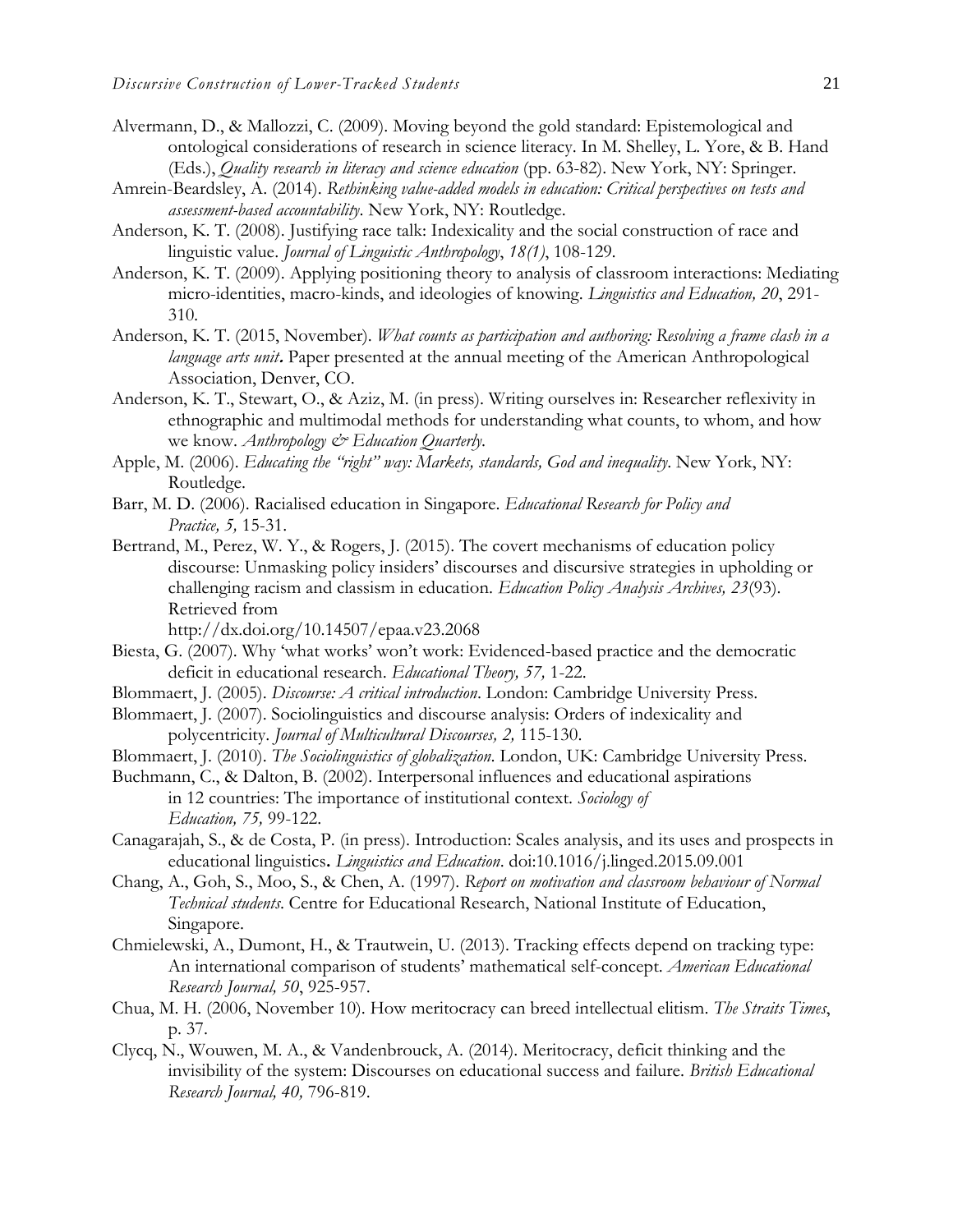- Collins, J. (2009). Social reproduction in classrooms and schools. *Annual Review of Anthropology, 38,* 33-48.
- Collins, J., & Blot, R. (2003). *Literacy and literacies: Texts, power, and identity*. London: Cambridge University Press.
- Corak, M. (2013). Inequality from generation to generation: The United States in comparison. In R. Rycroft (Ed.), *The economics of inequality, poverty, and discrimination in the 21st Century* (pp. 107- 125). Santa Barbara, CA: ABC-CLIO.
- Darling-Hammond, L., Amrein-Beardsley, A., Haertel, E., & Rothstein, J. (2012). Evaluating teacher evaluation. *The Phi Delta Kappan, 93(6),* 8-15.
- Davie, S. (2012, August 27). 40% of each cohort to get shot at local universities. *The Straits Times* Retrieved from
	- http://www.straitstimes.com/singapore/40-of-each-cohort-to-get-shot-at-local-universities
- Dorn, S. (2014). Testing like William the Conqueror: Cultural and instrumental uses of examinations. *Education Policy Analysis Archives, 22*(119). Retrieved from http://dx.doi.org/10.14507/epaa.v22.1684.
- Dorn, S., & Ydesen, C. (2014). Towards a comparative and international history of school testing and accountability. *Education Policy Analysis Archives, 22*(115). Retrieved from http://dx.doi.org/10.14507/epaa.v22.1913
- Duru-Bellat, M., & Suchaut, B. (2005). Organisation and context, efficiency and equity of educational systems: What PISA tells us. *European Educational Research Journal, 4*(3), 181-194.
- Eckert, P. (2000). *Language variation as social practice: The linguistic construction of identity at Belten High*. Malden, MA: Blackwell.
- Fischman G. E., & Tefera, A. A. (2014). Qualitative inquiry in an age of educationalese. *Education Policy Analysis Archives, 22*(7). Retrieved from http://dx.doi.org/10.14507/epaa.v22n7.2014.
- Gabriel, R., & Lester, J. N. (2012). Sentinels guarding the grail: Value-added measurement and the quest for education reform. *Education Policy Analysis Archives, 21*(9). Retrieved from http://epaa.asu.edu/ojs/article/view/1165
- Gamoran, A., & Mare, R. D. (1989). Secondary school tracking and educational inequality: Compensation, reinforcement, or neutrality? *American Journal of Sociology, 94,* 1146-1183.
- Gopinathan, S. (1996). Globalisation, the state and education policy in Singapore. *Asia Pacific Journal of Education, 16*(1), 74-87.
- Gorski, P. C. (2014). Poverty, economic inequality, and the impossible promise of school reform. In P. C. Gorski & K. Zenkov (Eds.), *The big lies of school reform: Finding better solutions for the future of public education* (pp. 129-141). New York, NY: Routledge.
- Government of Singapore. (1991). *Shared values*. (Call No. RSING 306.095957 SIN). Singapore: Singapore National Printers.
- Ho, L-C, Avilar-Martin, T., & Leviste, E. (2014). 'There is space, and there are limits': The challenge of teaching controversial topics in an illiberal democracy. *Teachers College Record, 116,* 1-28. Retrieved from

http://www.tcrecord.org/library ID Number: 17436

- Ho, P. (2012). 'I have won a world championship and now I can retire': Exploring Normal Technical students' ways of unpacking academic expectations in Singapore. *International Journal of Educational Development, 32*, 111-119.
- Hoh, W. K. (2014, April 13). How David Hoe fought his way to university. *The Straits Times.*  Retrieved from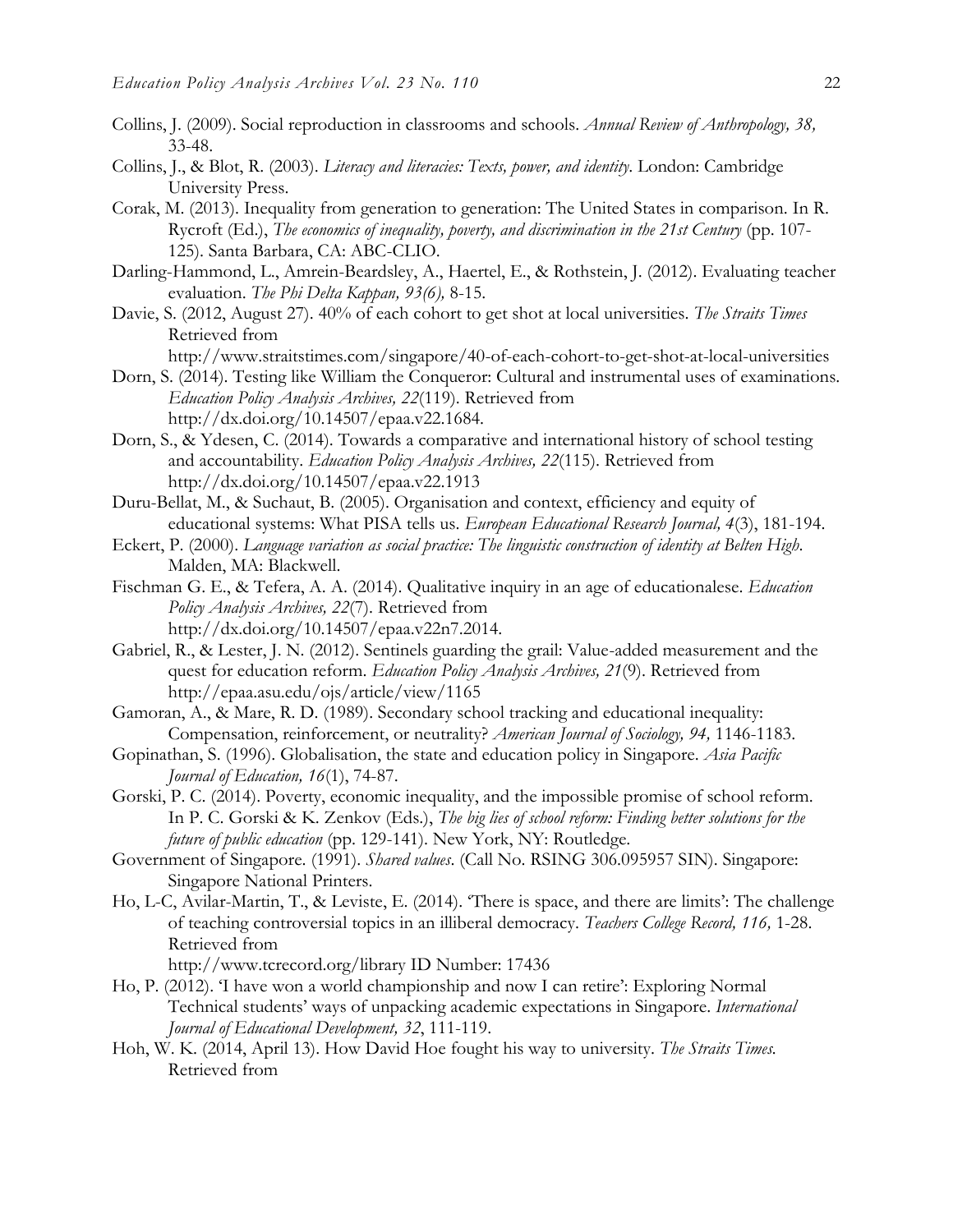http://www.straitstimes.com/news/singapore/education/story/how-david-hoe-fought-hisway-university-20140413

- Holloway-Libell, J. (2014). *Teacher evaluation systems: How teachers and teacher quality are (re)defined by market-based discourses*. (Unpublished doctoral dissertation). Arizona State University, Tempe.
- Hursh, D. (2007). Assessing No Child Left Behind and the rise of neoliberal education policies. *American Educational Research Journal, 44,* 493-518.
- Hymes, D. (1996). *Ethnography, linguistics, narrative inequality: Toward an understanding of voice*. London: Taylor and Francis.
- Ismail, M., & Tan, A-L. (2005). Voices from the Normal Technical world: An ethnographic study of low-track students in Singapore. In W. Borkhorst-Heng, M. Osborne, & K. Lee (Eds.), *Redesigning pedagogy: Reflections on theory and practice* (pp. 73-88). Rotterdam: Sense Publishers.
- Kam, H. W., & Gopinathan, S. (1999). Recent developments in education in Singapore. *School Effectiveness and School Improvement, 10*(1), 99-117.
- Kang, T. (2005). *Creating educational dreams: The intersection of ethnicity, families and schools*. Singapore: Marshall Cavendish Academic.
- Kassim, H. (2006). *Singapore Malays' attitude towards education: A look at the impediments to educational development.* (Unpublished Masters Thesis). National University of Singapore, Singapore.
- Klapproth, F. (2015). Do algorithms homogenize students' achievements in secondary school better than teachers' tracking decisions? *Education Policy Analysis Archives, 23*(62). Retrieved from

http://dx.doi.org/10.14507/epaa.v23.2007

- Koh, A. (2011). Singapore's 'global assemblage': Digging into the culture of education policy making. *Critical Studies in Education, 52*, 267-278.
- Koyama, J. (2013). Global scare tactics and the call for U.S. schools to be held accountable. *American Journal of Education, 120,* 77-99.
- Kwek, K. (2007, May 18). Students of top schools worry more about elitism. *The Straits Times*, p. H18.
- Leander, K. (2002). Locating Latanya: The situated production of identity artifacts in classroom interaction. *Research in the Teaching of English, 37,* 198-250.
- Lemke, J. (2000). Across the scales of time: Artifacts, activities, and meanings in ecosocial systems. *Mind, Culture, and Activity, 7,* 273-290.
- Le Tendre, G., Hofer, B. K., & Shimizu, H. (2003). What Is tracking?: Cultural expectations in the United States, Germany, and Japan. *American Educational Research Journal, 40,* 43-89.
- Lim, L. (2013a). Meritocracy, elitism, and egalitarianism: A preliminary and provisional assessment of Singapore's primary education review. *Asia Pacific Journal of Education, 33*(1), 1-14.
- Lim, L. (2013b). Recontextualizing critical thinking in the Singapore classroom: Political ideology and the formation of school subjects. In Z. Deng, S. Gopinathan, & C. K-E. Lee (Eds.), *Globalization and the Singapore curriculum* (pp. 85-98). Singapore: Springer.
- Lim, T. S. (no date). *Singapore shared values*. Singapore Infopedia. Retrieved October 1, 2015 from http://eresources.nlb.gov.sg/infopedia/articles/SIP\_542\_2004-12-18.html
- Lucas, S. R. (1999). *Tracking inequality: Stratification and mobility in American high schools*. New York: Teachers College Press.
- Lucas, S. R., & Berends, M. (2002). Sociodemographic diversity, correlated achievement, and de facto tracking. *Sociology of Education, 75,* 328-348.
- McDermott, R. (1996). The acquisition of a child by a learning disability. In S. Chaiklin & J. Lave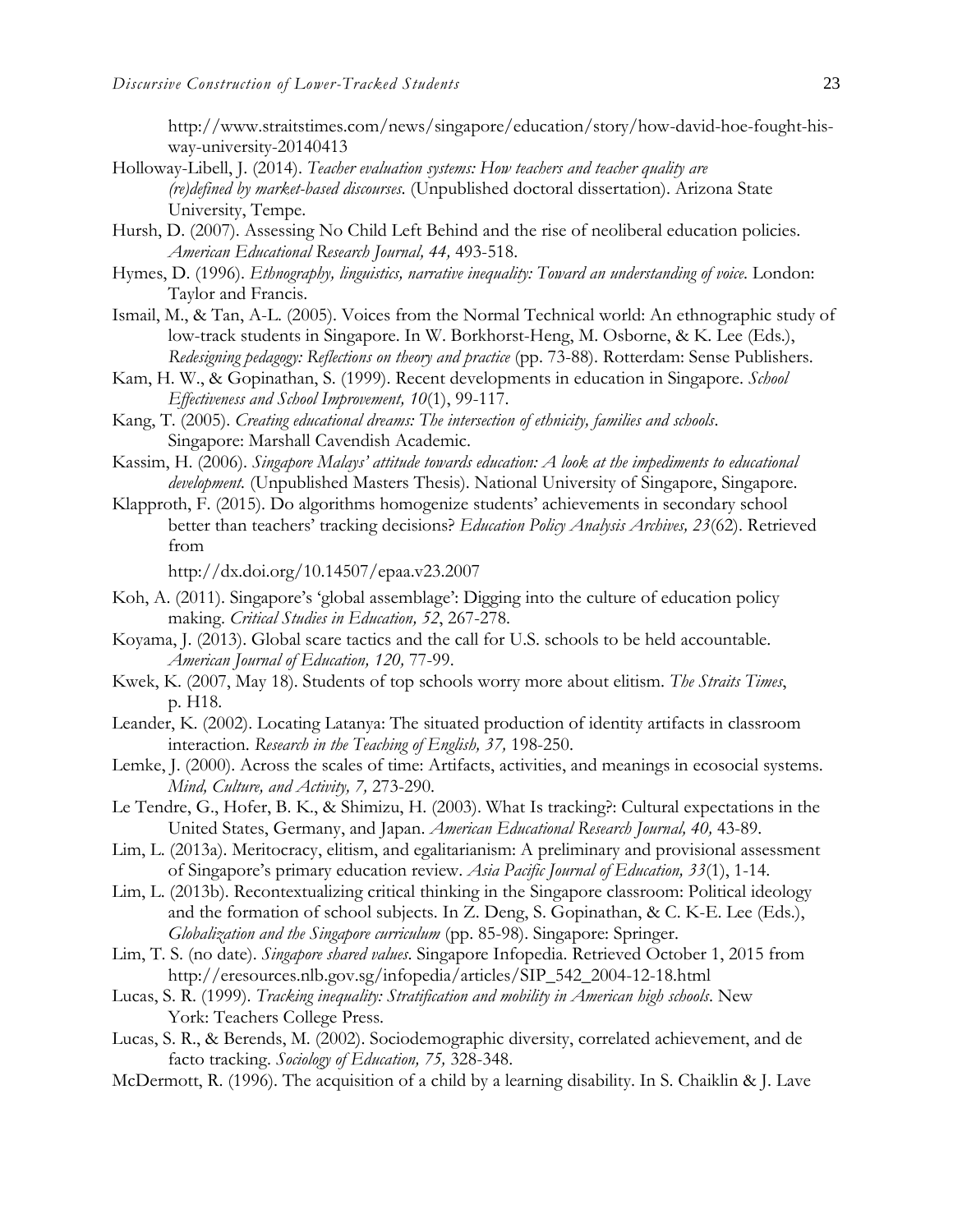(Eds.), *Understanding practice: Perspectives on activity and context* (pp. 269-305). London: Cambridge University Press.

- McDermott, R. (2004). Materials for a confrontation with genius as a personal identity. *Ethos, 32,* 278-288.
- McDermott, R., Goldman, S., & Varenne, H. (2006). The cultural work of learning disabilities. *Educational Researcher, 35*(6), 12-17.
- McDermott, R., & Varenne, H. (2006). Reconstructing culture in educational research. In G. Spindler & L. Darling-Hammond (Eds.), *Innovations in educational ethnography: Theory, methods, and results* (pp. 3-31). Mahwah, NJ: Lawrence Erlbaum.
- Mehan, H. (1996). The construction of an LD student: A case study in the politics of representation. In M. Silverstein & G. Urban (Eds.), *Natural Histories of Discourse* (pp. 252-276). Chicago: University of Chicago Press.
- Ministry of Education. (1997, June 2). *Shaping our future: Thinking schools, learning nation*. Speech by Prime Minister Goh Chok Tong. Retrieved from <http://www.moe.gov.sg/media/speeches/1997/020697.htm>
- Ministry of Education. (2004, September 24). *Press Release*: *Review of the Normal Technical course*. Retrieved from

<http://www.moe.gov.sg/media/press/2004/pr20040929a.htm>

- Ministry of Education. (2010, September 1). *Press release: More pathways for secondary school students*. Retrieved from
	- http://www.moe.gov.sg/media/press/2010/09/more-pathways-secondary-schools.php
- Ministry of Education. (2012a). *Press release: Performance by ethnic group in national examinations 2002– 2011*. Retrieved from
	- http://www.moe.gov.sg/media/press/2012/10/performance-by-ethnic-group-in.php
- Ministry of Education. (2012b, February 14). *Parliamentary reply: Progression of Normal Technical students.*  Parliamentary Reply. Retrieved from http://www.moe.gov.sg/media/parliamentary-replies/2012/02/progression-of-normaltechnical-students.php
- Ministry of Education. (2014a). *Education statistics digest 2014*. Retrieved from http://www.moe.gov.sg/education/education-statistics-digest/files/esd-2014.pdf
- Ministry of Education. (2014b, December 18). *Press release: Results of 2014 Singapore-Cambridge general certificate of education Normal (Academic) and Normal (Technical) level examinations.* Retrieved from http://www.moe.gov.sg/media/press/2014/12/results-of-2014-singapore-cambridge-gce-nlevel-examinations.php
- Ministry of Education. (2015). *International student admissions: Overview*. Retrieved from http://www.moe.gov.sg/education/admissions/international-students/
- Ministry of Education. (no date a). *Special education: Education path*. Retrieved from http://www.moe.gov.sg/education/special-education/path/
- Ministry of Education. (no date b). *Changes affecting Normal Course*. Retrieved from http://www.moe.gov.sg/education/secondary/normal/changes
- Moss, P., Phillips, D. C., Erickson, F., Floden, R., Lather, P., & Schneider, B. (2009). Learning from our differences: A dialogue across perspectives on quality in education research. *Educational Researcher 38*(7), 501-517.
- Ng, I. Y-H. (2014). Education and intergenerational mobility in Singapore. *Educational Review, 66,*  362-376.
- Ng, J. (2012, October 28). Fun school for Normal Technical students. *The Straits Times*. Retrieved from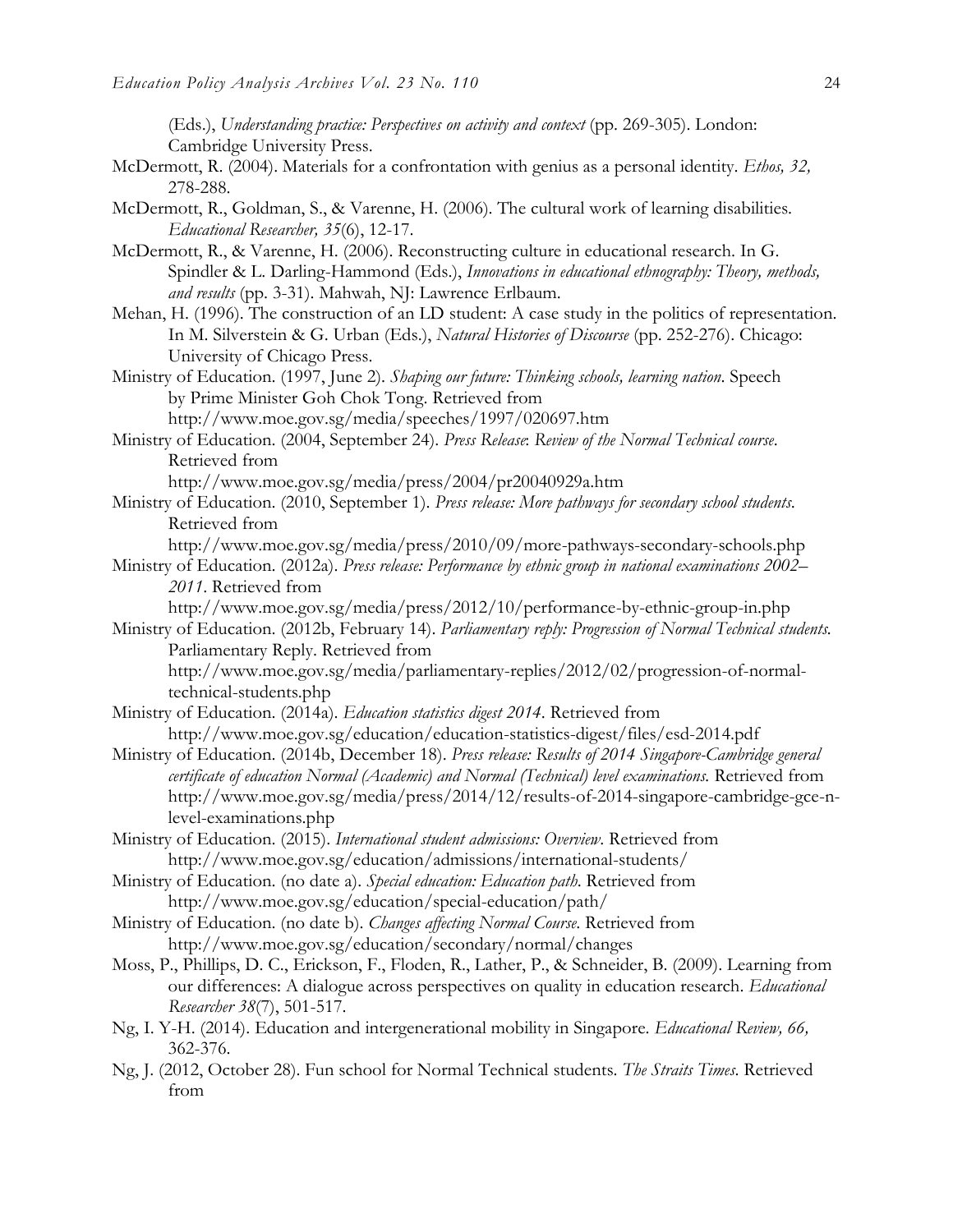http://www.moe.gov.sg/media/news/2012/10/fun-school-for-normal-technica.php

- Ng, M. (1993). *The Normal (Technical) course*. Video-recording. Singapore: Curriculum Development Institute of Singapore.
- Nichols, S. L., Glass, G. V, & Berliner, D. C. (2006). High-stakes testing and student achievement: Does accountability pressure increase student learning? *Education Policy Analysis Archives, 14*(1). Retrieved from
	- http://epaa.asu.edu/epaa/v14n1/
- Oakes, J. (1985). *Keeping track: How schools structure inequality*. New Haven, CT: Yale University Press.
- Oakes, J. (2015, January). Research in the ongoing struggle for educational equity: An agenda for the future. In *Opening the Doors to Opportunity for All: Setting a Research Agenda for the Future* (Essays From the AIR Research Roundtable on Equity and Opportunity in Education)(pp. 8-16). Retrieved from

http://www.air.org/sites/default/files/OpeningTheDoors-EquityProject-Jan2015.pdf

- Oakes, J., Wells, A. S., Jones, M., & Datnow, A. (1997). The social construction of ability, cultural politics, and resistance to reform. *Teachers College Record, 98,* 482-510.
- Pfeffer, F. (2015). Equality and quality in education: A comparative study of 19 countries. *Social Science Research, 51,* 350-368.
- Pullin, D. (2015). Performance measures for teachers and teacher education: Corporate education reform opens the door to new legal issues. *Education Policy Analysis Archives*, *23*(81). Retrieved from

http://epaa.asu.edu/ojs/article/view/1980

- Rahim, L. Z. (1998). *The Singapore dilemma: The political and educational marginality of the Malay community*. London: Oxford University Press.
- Rustique-Forrester, E. (2005). Accountability and the pressures to exclude: A cautionary tale from England. *Education Policy Analysis Archives, 13*(26). Retrieved from http://epaa.asu.edu/epaa/v13n26/
- Silverstein, M. (2003). The whens and wheres—as well as hows—of ethnolinguistic recognition. *Public Culture, 15,* 531-557.
- Singapore Department of Statistics. (2011). *Singapore census of population 2010: Statistical release 1: Demographic characteristics, education, language and religion*. Retrieved from http://www.singstat.gov.sg/publications/publications-andpapers/cop2010/census10\_stat\_release1
- Singapore Department of Statistics. (2014). *Population trends 2014.* Retrieved from http://www.singstat.gov.sg/docs/default-source/default-documentlibrary/publications/publications\_and\_papers/population\_and\_population\_structure/popul ation2014.pdf
- Spillane, J. (2012). Data in practice: Conceptualizing the data-based decision-making phenomena. *American Journal of Education, 118,* 113–141.
- Stroud, C., & Wee, L. (2012). *Style, identity and literacy: English in Singapore*. Bristol, UK: Multilingual Matters.
- Talib, N., & Fitzgerald, R. (2015). Inequality as meritocracy: The use of the metaphor of diversity and the value of inequality within Singapore's meritocratic education system. *Critical Discourse Studies, 12,* 445-462.
- Tan, C-Y., & Dimmock, C. (2015, March). School principals' contribution to educational inequity: An analysis of the structure-agency relationship in the centrally controlled education system of Singapore. *Asia Leader Roundtable,* Bangkok. Retrieved from http://www.ied.edu.hk/apclc/roundtable2015/paper/Tan%20and%20Dimmock.pdf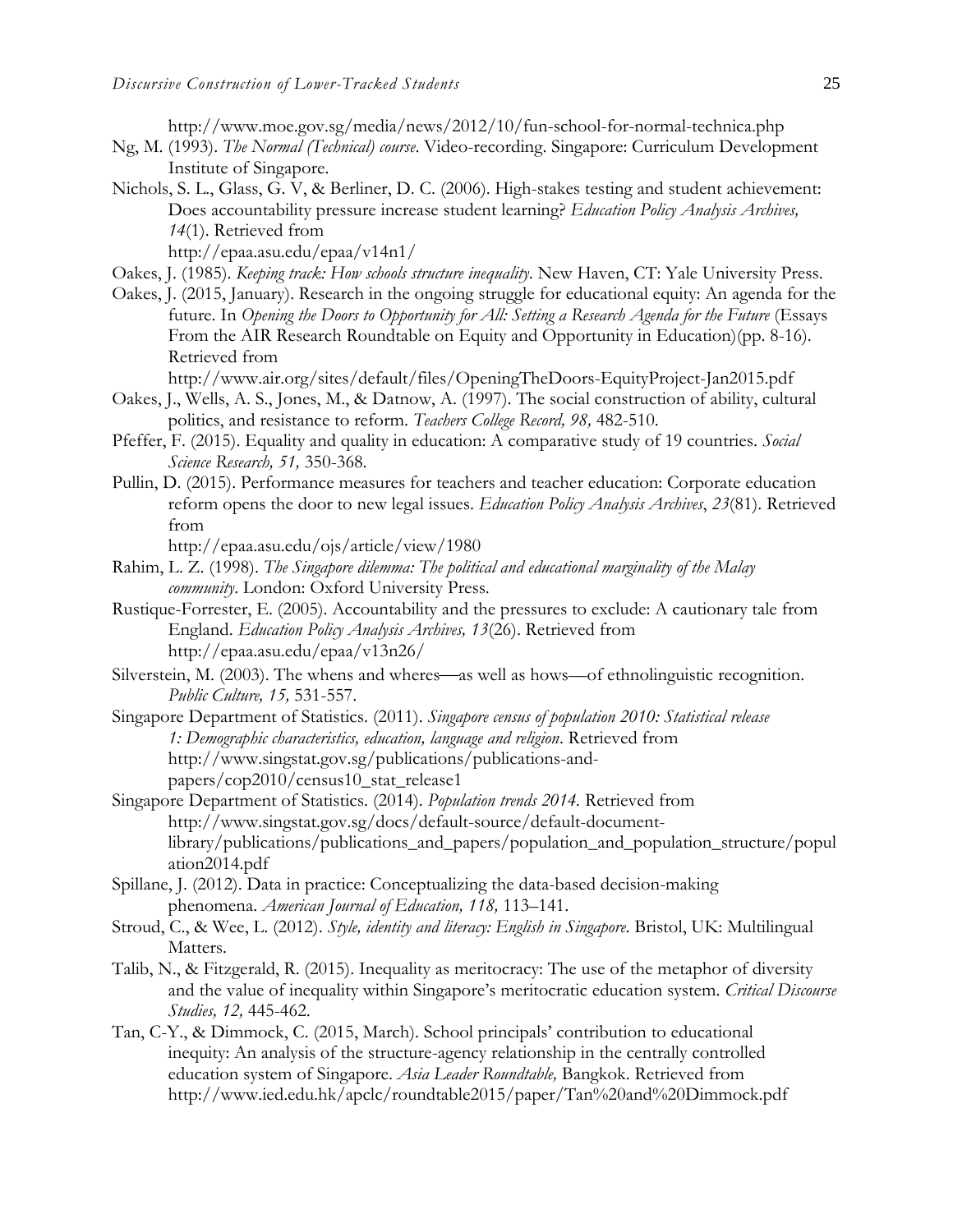- Tan, K. (2008). Meritocracy and elitism in a global city: Ideological shifts in Singapore. *International Political Science Review, 29,* 7-27.
- Tan, W. C. (2015). *Singapore's top secondary schools in 2015: Ranked by cut-off point*. Retrieved at http://mustsharenews.com/secondary-school-ranking/
- van Dijk, T. (2003). The discourse-knowledge interface. In G. Weiss & R. Wodak (Eds.), *Critical discourse analysis: Theory and disciplinarity* (pp. 85-109). New York: Palgrave MacMillan.
- van Dijk, T. (2006). Ideology and discourse analysis. *Journal of Political Ideologies, 11*(2), 115-140.
- van Dijk, T. (2012). *Society and discourse: How social contexts influence text and talk*. London: Cambridge University Press.
- Wong, B. (2013). Political meritocracy in Singapore: Lessons from the PAP government. In D. Bell & C. Li (Eds.), *The East Asian challenge for democracy: Political meritocracy in comparative* perspective (pp. 288-313). London: Cambridge University Press.
- Wortham, S. (2004). The interdependence of social identification and learning. *American Educational Research Journal, 41,* 715-750.
- Yek, T. M., & Penney, D. (2006). Curriculum as praxis: Ensuring quality technical education in Singapore for the 21st century. *Education Policy Analysis Archives, 14*(26). Retrieved from http://epaa.asu.edu/epaa/v14n26/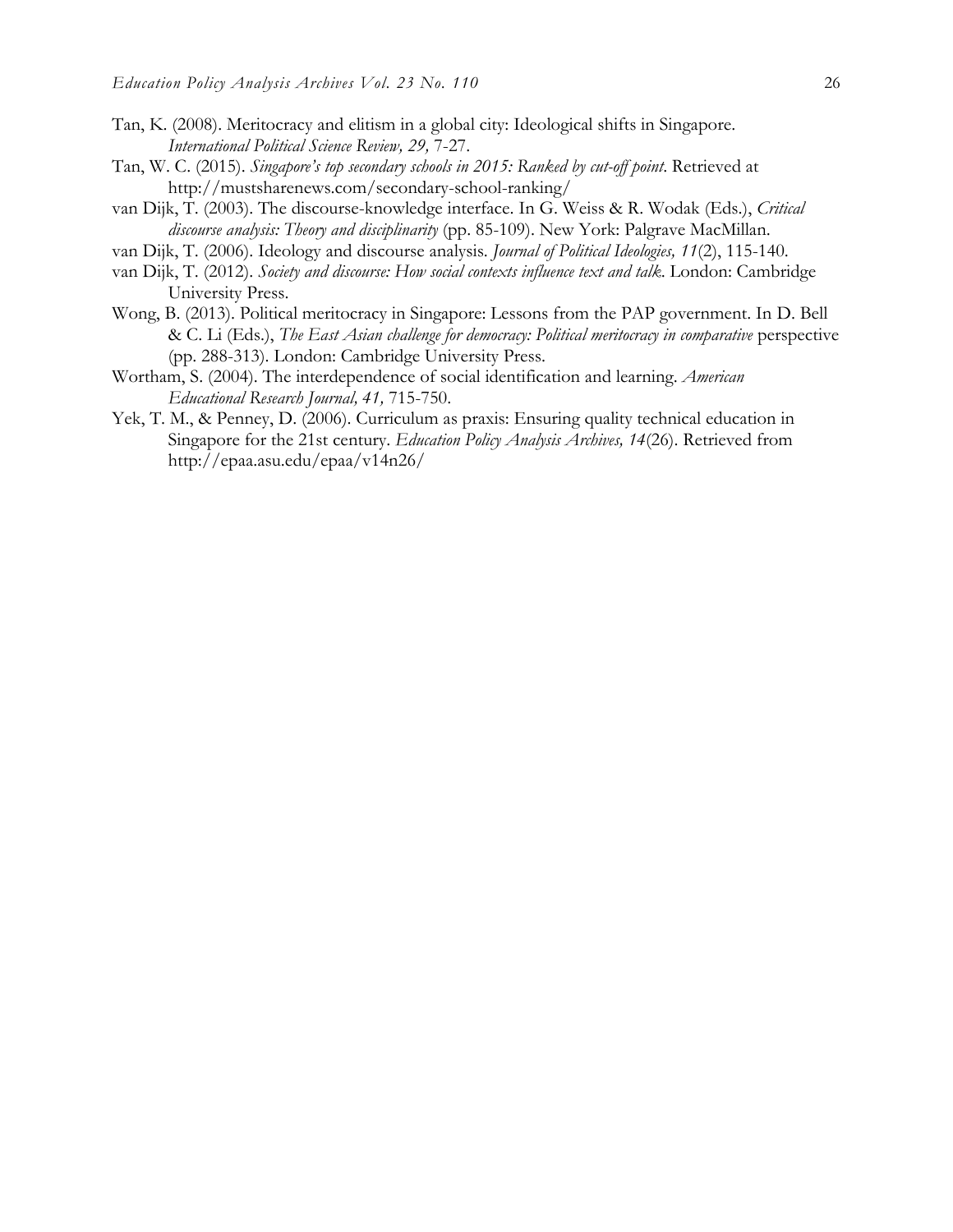## **About the Author**

#### **Kate T. Anderson**

Arizona State University kate.t.anderson@asu.edu Kate Anderson is an Assistant Professor in The Mary Lou Fulton Teachers College at Arizona State University. She earned her PhD in Sociolinguistics with an Interdisciplinary Graduate Certificate in Qualitative Inquiry from The University of Georgia and has since held faculty positions in Singapore and the U.S. Her interdisciplinary research focuses on the role of discourse at multiple scales in shaping understandings of race, language, and ability in often taken-for-granted ways. http://orcid.org/0000-0002-6086-6848

Note

Funding from the Singapore National Research Foundation, grant number VRF2008-IDM001- MOE-018, supported data collection. The Mary Lou Fulton Teachers College supported presentations that led to this article. I am indebted to the following folks for feedback on earlier drafts: Jessica Holloway-Libell, Alfredo Artiles, George Kamberelis, Steve Zuiker, Michelle Jordan, and Eric Ambroso as well as two anonymous reviewers. I am also grateful to Prue Wales, Mr. H and others involved in the research project that supported elements of this article.

## education policy analysis archives

Volume 23 Number 110 November 9th, 2015 ISSN 1068-2341

#### (လ)

SOME RIGHTS RESERVED Readers are free to copy, display, and distribute this article, as long as the work is attributed to the author(s) and **Education Policy Analysis Archives,** it is distributed for noncommercial purposes only, and no alteration or transformation is made in the work. More details of this Creative Commons license are available at

http://creativecommons.org/licenses/by-nc-sa/3.0/. All other uses must be approved by the author(s) or **EPAA**. **EPAA** is published by the Mary Lou Fulton Institute and Graduate School of Education at Arizona State University Articles are indexed in CIRC (Clasificación Integrada de Revistas Científicas, Spain), DIALNET (Spain), [Directory of Open Access Journals,](http://www.doaj.org/) EBSCO Education Research Complete, ERIC, Education Full Text (H.W. Wilson), QUALIS A2 (Brazil), SCImago Journal Rank; SCOPUS, SOCOLAR (China).

Please contribute commentaries at http://epaa.info/wordpress/ and send errata notes to Gustavo E. Fischman [fischman@asu.edu](mailto:fischman@asu.edu)

**Join EPAA's Facebook community** at<https://www.facebook.com/EPAAAAPE> and **Twitter feed** @epaa\_aape.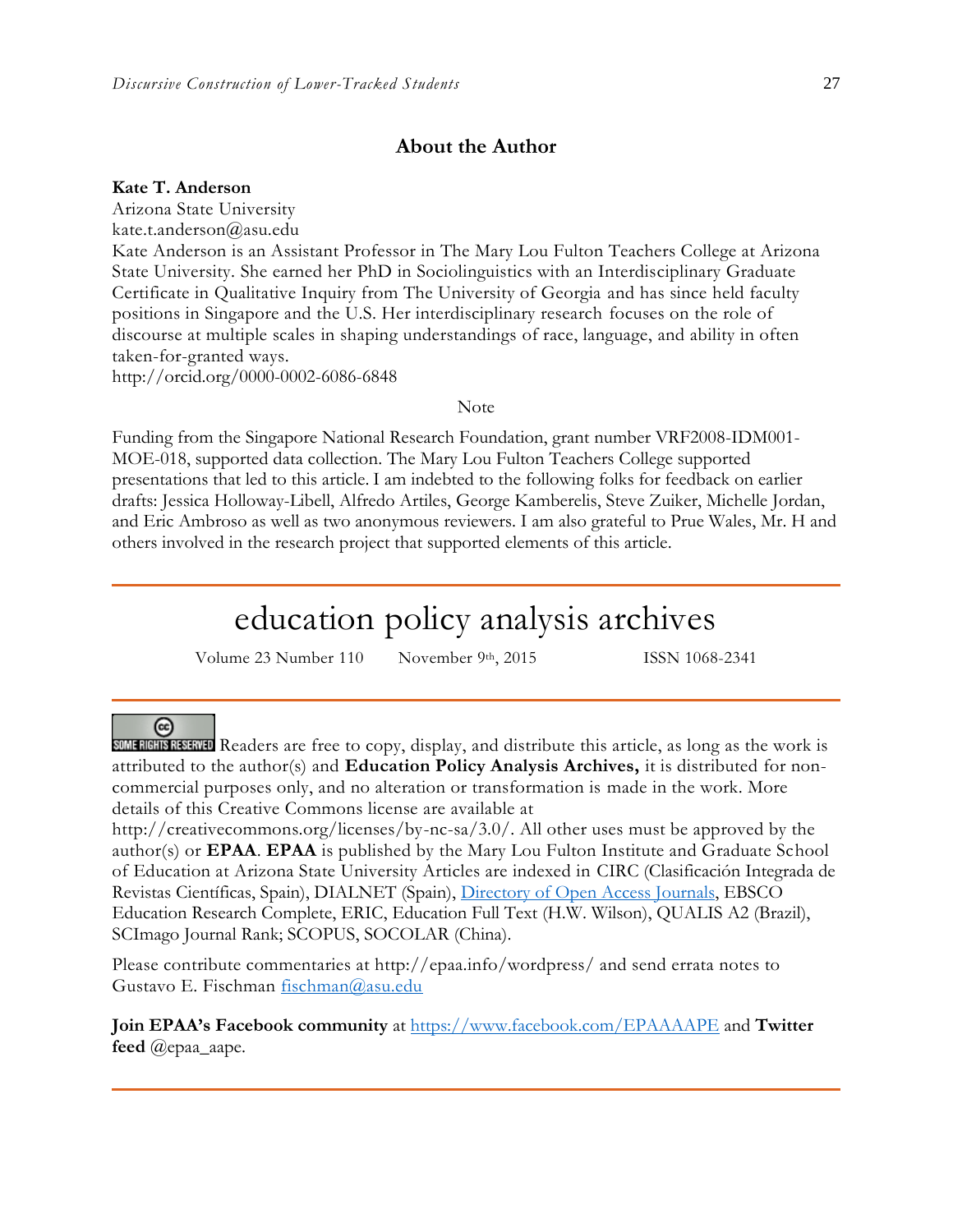## education policy analysis archives editorial board

Editor **Gustavo E. Fischman** (Arizona State University) Associate Editors: **Audrey Amrein-Beardsley** (Arizona State University), **Kevin Kinser** (State University of New York, Albany **Jeanne M. Powers** (Arizona State University)

**Jessica Allen** University of Colorado, Boulder **Jaekyung Lee** SUNY Buffalo **Gary Anderson** New York University **Christopher Lubienski** University of Illinois, Urbana-Champaign **Michael W. Apple** University of Wisconsin, Madison **Sarah Lubienski** University of Illinois, Urbana-Champaign **Angela Arzubiaga** Arizona State University **Samuel R. Lucas** University of California, Berkeley **David C. Berliner** Arizona State University **Maria Martinez-Coslo** University of Texas, Arlington **Robert Bickel Marshall University <b>William Mathis** University of Colorado, Boulder **Henry Braun** Boston College **Tristan McCowan** Institute of Education, London **Eric Camburn** University of Wisconsin, Madison | Michele S. Moses University of Colorado, Boulder **Wendy C. Chi** Jefferson County Public Schools in Golden, Colorado **Julianne Moss** Deakin University **Casey Cobb** University of Connecticut **Sharon Nichols** University of Texas, San Antonio **Arnold Danzig** California State University, San Jose **Noga O'Connor** University of Iowa **Antonia Darder** Loyola Marymount University **João Paraskveva** University of Massachusetts, Dartmouth **Linda Darling-Hammond** Stanford University **Laurence Parker** University of Utah **Chad d'Entremont** Rennie Center for Education Research and Policy **Susan L. Robertson** Bristol University **John Diamond** Harvard University **John Rogers** University of California, Los Angeles **Tara Donahue** McREL International **A. G. Rud** Washington State University **Sherman Dorn** Arizona State University **Felicia C. Sanders** Institute of Education Sciences **Christopher Joseph Frey** Bowling Green State University **Janelle Scott** University of California, Berkeley **Melissa Lynn Freeman** Adams State College **Kimberly Scott** Arizona State University **Amy Garrett Dikkers** University of North Carolina Wilmington **Dorothy Shipps** Baruch College/CUNY **Gene V Glass** Arizona State University **Maria Teresa Tatto** Michigan State University **Ronald Glass** University of California, Santa Cruz **Larisa Warhol** Arizona State University **Harvey Goldstein** University of Bristol **Cally Waite** Social Science Research Council **Jacob P. K. Gross** University of Louisville **John Weathers** University of Colorado, Colorado Springs **Eric M. Haas** WestEd **Kevin Welner** University of Colorado, Boulder **Kimberly Joy Howard** University of Southern California **Ed Wiley** University of Colorado, Boulder **Aimee Howley** Ohio University **Terrence G. Wiley** Center for Applied Linguistics **Craig Howley** Ohio University **John Willinsky** Stanford University **Steve Klees** University of Maryland **Kyo Yamashiro** Los Angeles Education Research Institute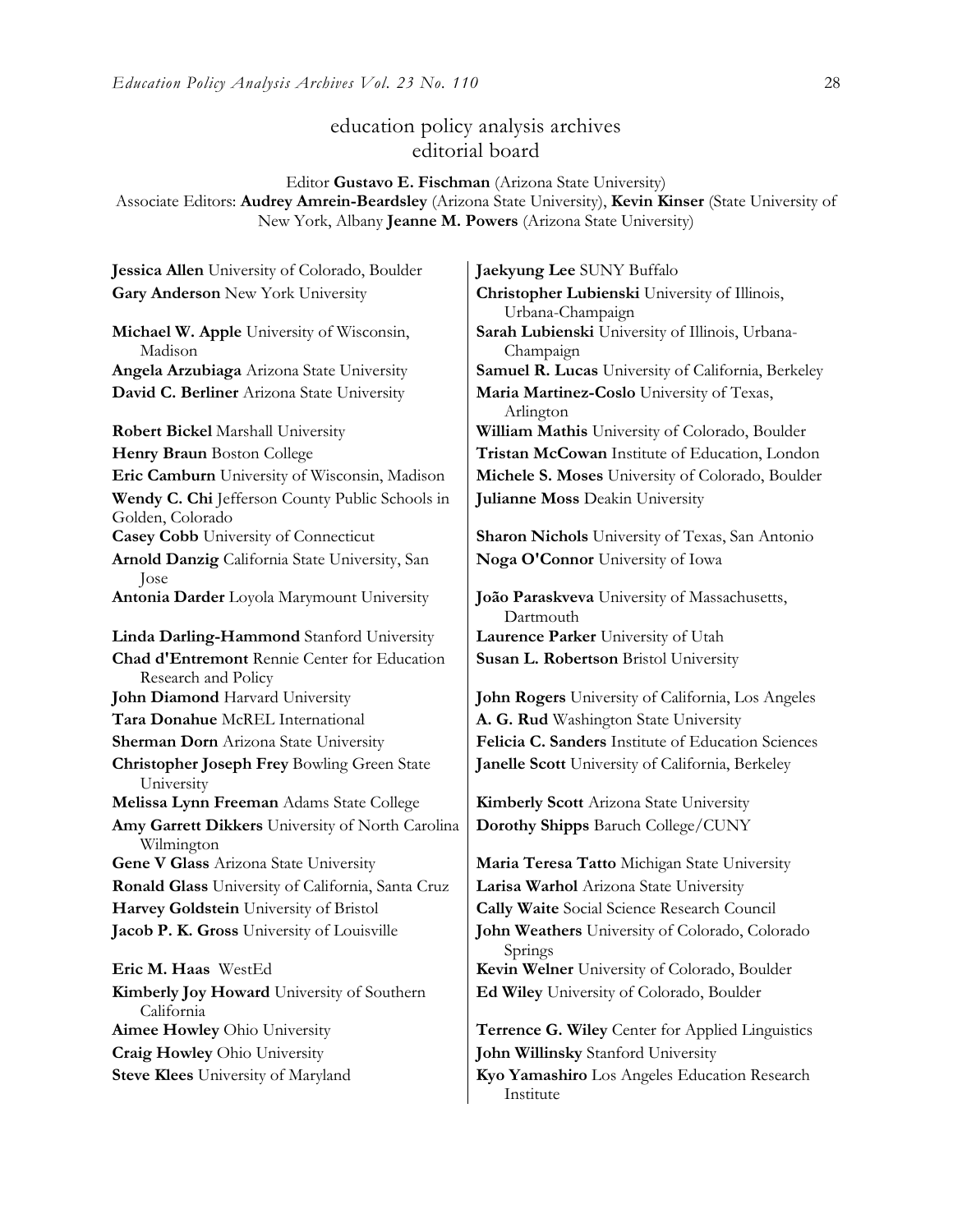**Armando Alcántara Santuario** IISUE, UNAM

## archivos analíticos de políticas educativas consejo editorial

Editores: **Gustavo E. Fischman** (Arizona State University), **Jason Beech** (Universidad de San Andrés), **Alejandro Canales** (UNAM) y **Jesús Romero Morante** (Universidad de Cantabria)

México **Claudio Almonacid** University of Santiago, Chile **Imanol Ordorika** Instituto de Investigaciones **Pilar Arnaiz Sánchez** Universidad de Murcia, España **Xavier Besalú Costa** Universitat de Girona, España **Jose Joaquin Brunner** Universidad Diego Portales, Chile **Damián Canales Sánchez** Instituto Nacional para la Evaluación de la Educación, México **María Caridad García** Universidad Católica del Norte, Chile **Raimundo Cuesta Fernández** IES Fray Luis de León, España **Marco Antonio Delgado Fuentes** Universidad Iberoamericana, México **Inés Dussel** DIE**-**CINVESTAV, Mexico **Rafael Feito Alonso** Universidad Complutense de Madrid. España **Pedro Flores Crespo** Universidad Iberoamericana, México **Verónica García Martínez** Universidad Juárez Autónoma de Tabasco, México **Francisco F. García Pérez** Universidad de Sevilla, España **Edna Luna Serrano** Universidad Autónoma de Baja California, México **Alma Maldonado** DIE-CINVESTAV México **Alejandro Márquez Jiménez** IISUE, UNAM México **Jaume Martínez Bonafé**, Universitat de València, España **José Felipe Martínez Fernández** University of California Los Angeles, Estados Unidos

**Fanni Muñoz** Pontificia Universidad Católica de Perú,

Economicas – UNAM, México **Maria Cristina Parra Sandoval** Universidad de Zulia, Venezuela **Miguel A. Pereyra** Universidad de Granada, España **Monica Pini** Universidad Nacional de San Martín, Argentina **Paula Razquin** Universidad de San Andrés, Argentina **Ignacio Rivas Flores** Universidad de Málaga, España **Daniel Schugurensky** Arizona State University, Estados Unidos **Orlando Pulido Chaves** Instituto para la Investigacion Educativa y el Desarrollo Pedagogico IDEP **José Gregorio Rodríguez** Universidad Nacional de Colombia **Miriam Rodríguez Vargas** Universidad Autónoma de Tamaulipas, México **Mario Rueda Beltrán** IISUE, UNAM México **José Luis San Fabián Maroto** Universidad de Oviedo, España **Yengny Marisol Silva Laya** Universidad Iberoamericana, México **Aida Terrón Bañuelos** Universidad de Oviedo, España **Jurjo Torres Santomé** Universidad de la Coruña, España **Antoni Verger Planells** University of Barcelona, España **Mario Yapu** Universidad Para la Investigación

Estratégica, Bolivia